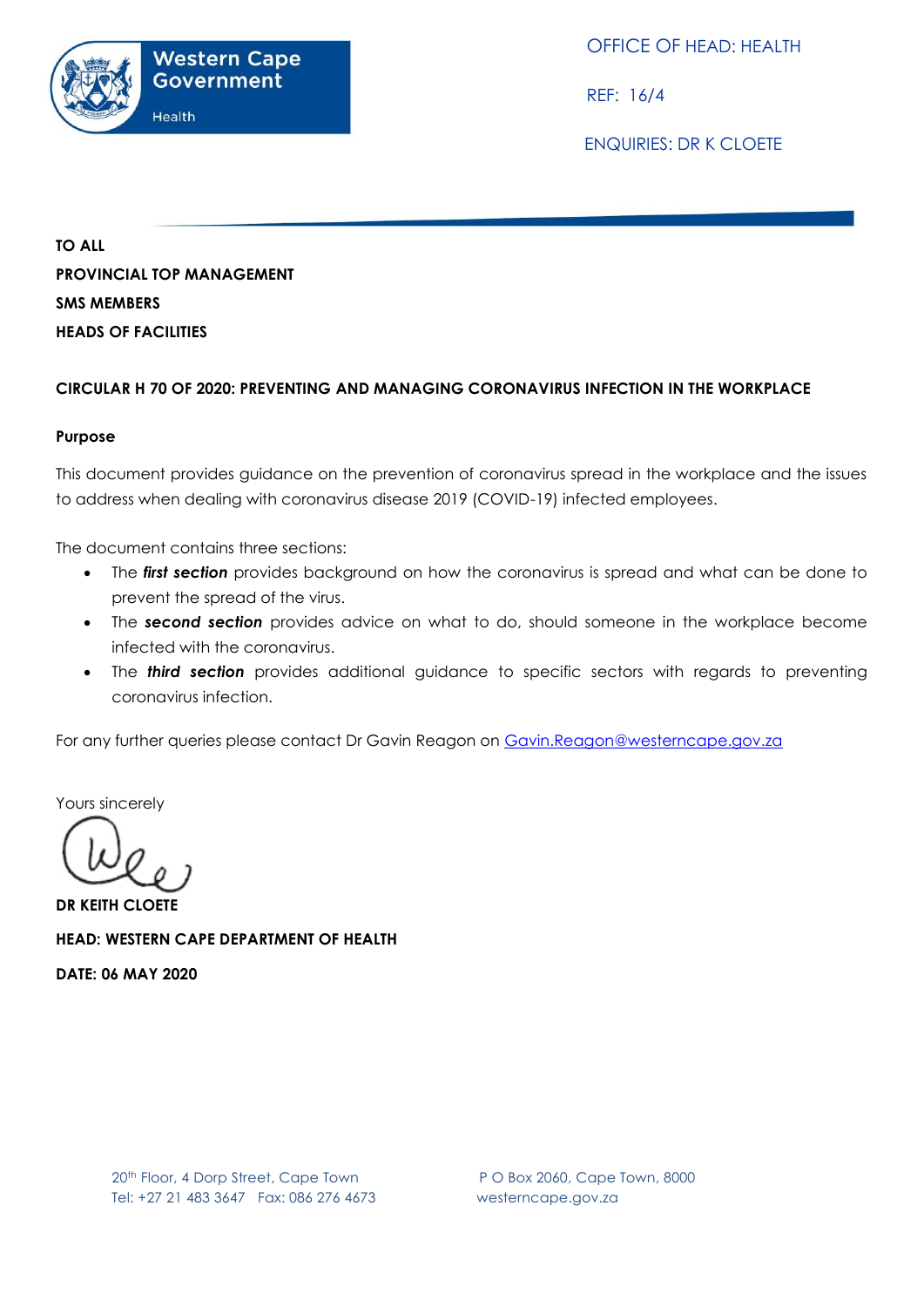# Preventing and Managing Coronavirus Infection in the Workplace

# **CONTENTS**

| А.        |       |  |                                                                             |  |  |
|-----------|-------|--|-----------------------------------------------------------------------------|--|--|
|           | Α.    |  |                                                                             |  |  |
|           | Α.    |  |                                                                             |  |  |
|           | Α.    |  | 3. PRACTICAL STEPS FOR PREPARATION OF THE WORKPLACE AND employees 4         |  |  |
|           | 3.1.  |  |                                                                             |  |  |
|           | 3.2.  |  |                                                                             |  |  |
|           | 3.3.  |  |                                                                             |  |  |
|           | 3.4.  |  |                                                                             |  |  |
|           | A.    |  |                                                                             |  |  |
|           | 4.1.  |  |                                                                             |  |  |
|           | 4.2.  |  |                                                                             |  |  |
|           | 4.3.  |  |                                                                             |  |  |
|           | 4.4.  |  |                                                                             |  |  |
|           | 4.5.  |  |                                                                             |  |  |
|           | 4.6.  |  |                                                                             |  |  |
|           | 4.7.  |  |                                                                             |  |  |
|           | 4.8.  |  |                                                                             |  |  |
|           | 4.9.  |  |                                                                             |  |  |
|           | 4.10. |  |                                                                             |  |  |
|           | 4.11. |  |                                                                             |  |  |
|           | 4.12. |  |                                                                             |  |  |
|           | 4.13. |  |                                                                             |  |  |
|           | 4.14. |  |                                                                             |  |  |
|           | 4.15. |  |                                                                             |  |  |
|           | 4.16. |  |                                                                             |  |  |
|           | 4.17. |  |                                                                             |  |  |
|           | 4.18. |  |                                                                             |  |  |
| <b>B.</b> |       |  | <b>Managing Employees Infected or Possibly Infected with Coronavirus 12</b> |  |  |
|           | В.    |  |                                                                             |  |  |
|           | C.    |  |                                                                             |  |  |
|           | Β.    |  |                                                                             |  |  |
|           |       |  |                                                                             |  |  |
|           |       |  |                                                                             |  |  |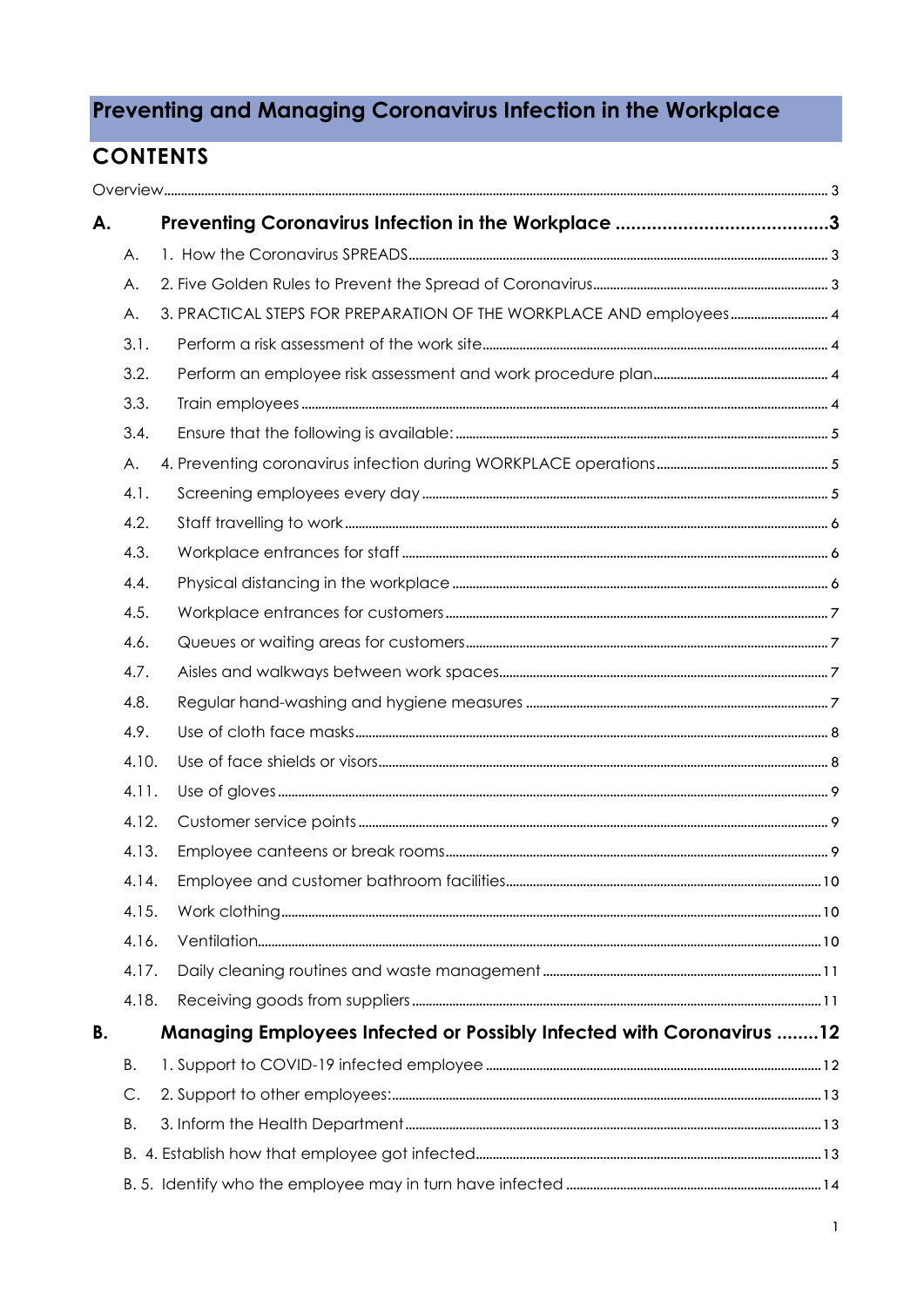|               | B. 6. Assist with tracing and quarantining people who may have been infected  14        |  |  |  |
|---------------|-----------------------------------------------------------------------------------------|--|--|--|
|               | B. 7. Continue to Screen employees to detect signs of possible coronavirus infection 15 |  |  |  |
|               |                                                                                         |  |  |  |
|               |                                                                                         |  |  |  |
|               |                                                                                         |  |  |  |
|               |                                                                                         |  |  |  |
| $\mathsf{C}.$ |                                                                                         |  |  |  |
|               |                                                                                         |  |  |  |
|               |                                                                                         |  |  |  |
|               |                                                                                         |  |  |  |
|               |                                                                                         |  |  |  |
|               |                                                                                         |  |  |  |
|               |                                                                                         |  |  |  |
|               |                                                                                         |  |  |  |
|               | 6.2.                                                                                    |  |  |  |
|               | 6.3.                                                                                    |  |  |  |
|               | 6.4.                                                                                    |  |  |  |
|               | 6.5.                                                                                    |  |  |  |
|               |                                                                                         |  |  |  |
|               |                                                                                         |  |  |  |
|               | C. 9. Services with prolonged contact (hairdresser, spa, manicure, massage) 23          |  |  |  |
|               |                                                                                         |  |  |  |
|               |                                                                                         |  |  |  |
|               |                                                                                         |  |  |  |
|               |                                                                                         |  |  |  |
|               |                                                                                         |  |  |  |
|               | 14.1.                                                                                   |  |  |  |
|               | 14.2.<br>Practical Measures to Prevent Coronavirus Infection in Schools and Crèches  27 |  |  |  |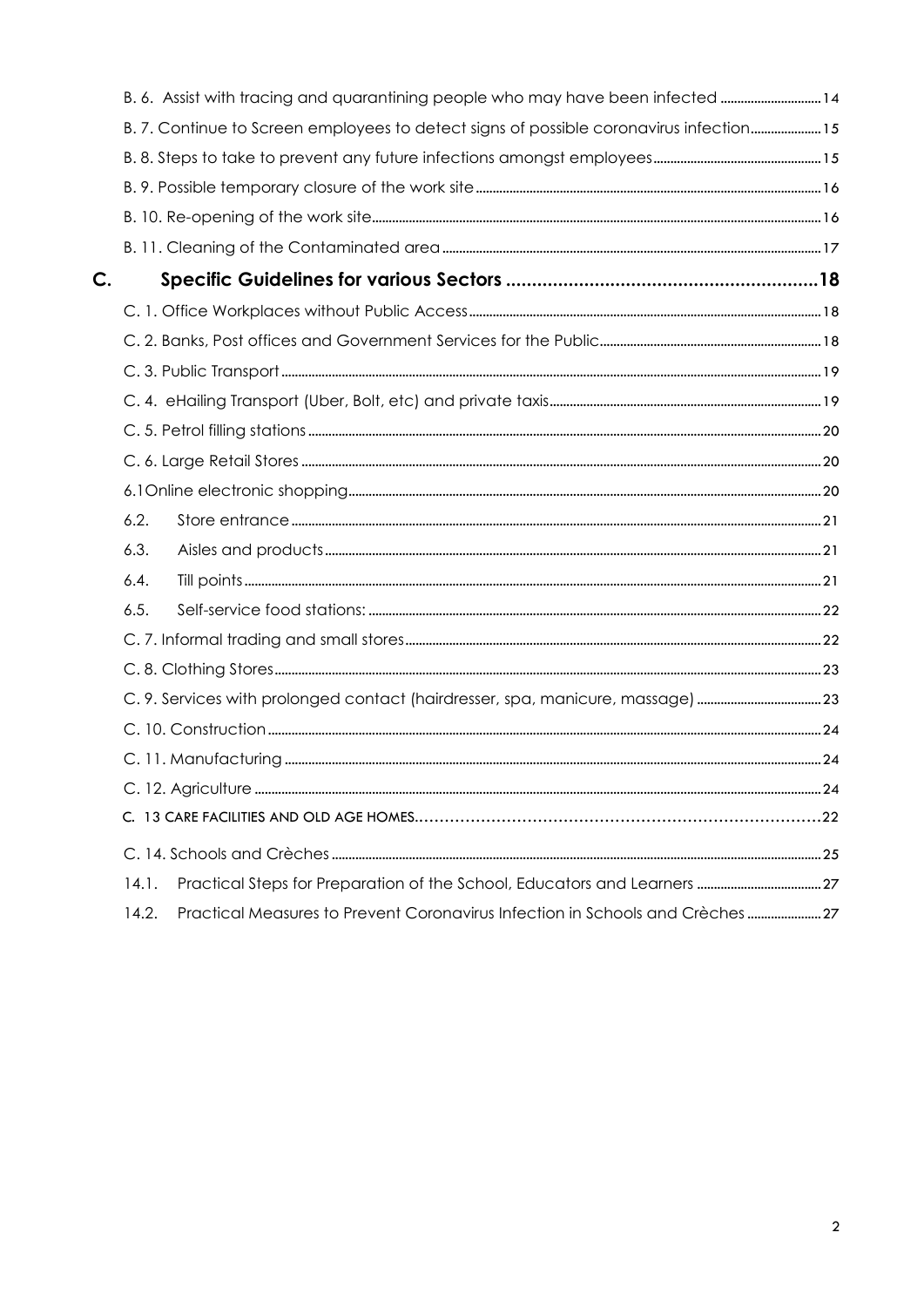# <span id="page-3-0"></span>**OVERVIEW**

This document provides guidance on the prevention of coronavirus spread in the workplace and the issues to address when dealing with coronavirus disease 2019 (COVID-19) infected employees. The document contains three sections.

The *first section* provides background on how the coronavirus is spread and what can be done to prevent the spread of the virus.

The *second section* provides advice on what to do, should someone in the workplace become infected with the coronavirus.

The *third section* provides additional guidance to specific sectors with regards to preventing coronavirus infection.

#### <span id="page-3-1"></span>**A. PREVENTING CORONAVIRUS INFECTION IN THE WORKPLACE**

#### **A. 1. HOW THE CORONAVIRUS SPREADS**

<span id="page-3-2"></span>The coronavirus can be passed on from fluid droplets when coughing, sneezing, shouting and talking. When people cough and sneeze then fluid droplets get onto their hands and the objects or surfaces around them. The coronavirus is then spread by their hands touching the hands of others and touching objects such as equipment, money, door handles and counters. When someone touches their eyes, nose and/or mouth after they have touched other people's hands and objects with the coronavirus on it, then they can get infected. The coronavirus can survive on surfaces for several days.

#### **A. 2. FIVE GOLDEN RULES TO PREVENT THE SPREAD OF CORONAVIRUS**

<span id="page-3-3"></span>The following are the 5 Golden Rules to prevent the spread of the coronavirus:

- 1. Separate yourself physically from other people:
	- By working from home where possible
	- By staying home if unwell
- 2. Physical distancing when around other people:
	- Keep a distance of at least 1.5 metres (2 arm lengths) from others, when you have to work with them or serve them.
	- Do NOT shake hands, or hug, or fist bump, or elbow bump. Keep your distance.
- 3. Hand washing/sanitising:
	- Regular hand-washing with soap and water for 20 seconds Or rub hands with alcohol-based hand sanitiser
	- Wash hands after touching people, surfaces and objects
- 4. Practising good hygiene measures:
	- Cough or sneeze into your elbow or a tissue and then put the tissue in a bin and wash your hands immediately.
	- Do not touch your face with unwashed hands.
- 5. Using cloth face masks:
	- Use a cloth face mask to cover your nose and mouth
	- Don't touch the mask after you put it on
	- Leave the mask on all the time except when you need to eat/drink. For eating/drinking take it off carefully by the strings and place it in a clean paper or plastic bag.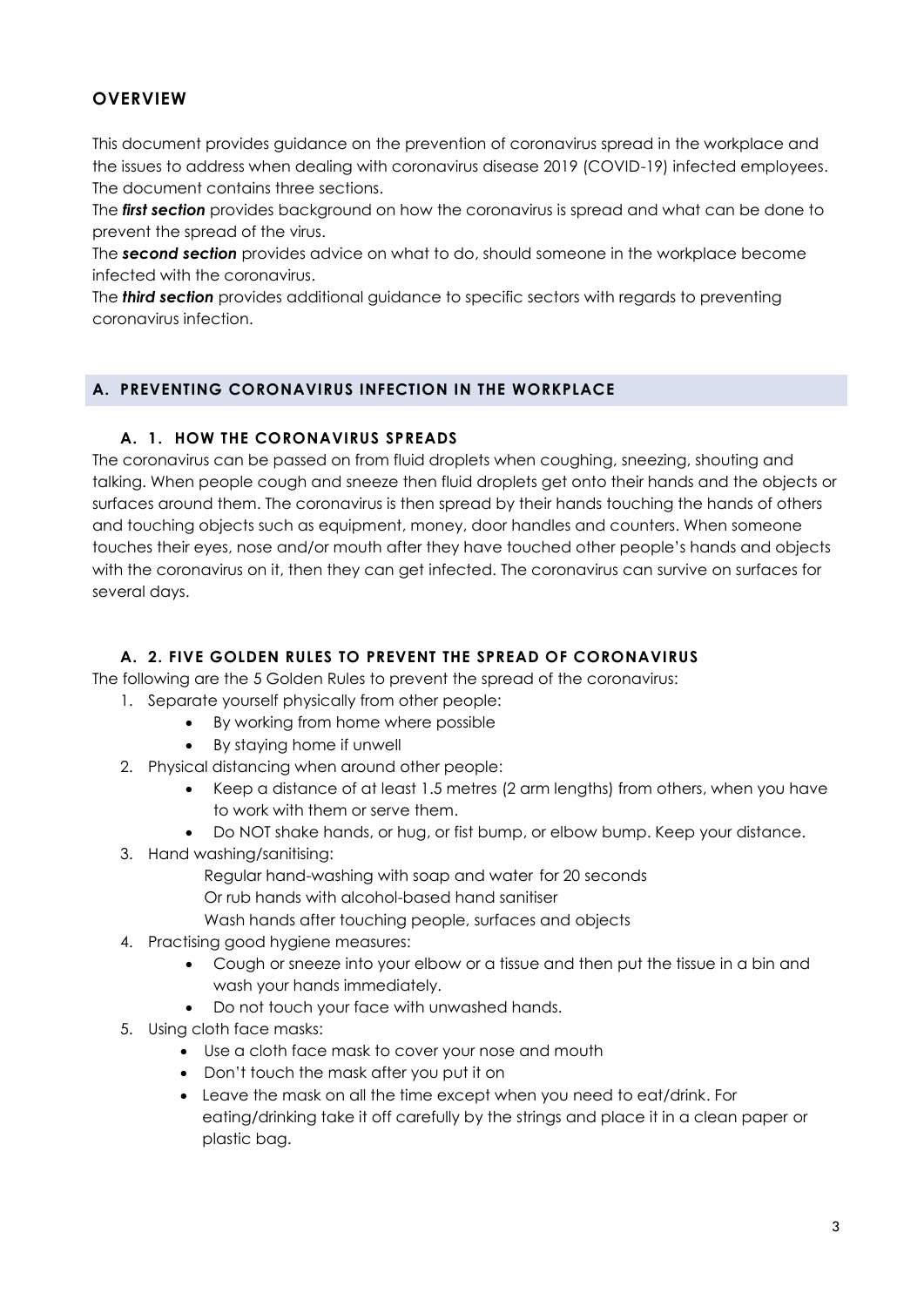## <span id="page-4-1"></span><span id="page-4-0"></span>**A. 3. PRACTICAL STEPS FOR PREPARATION OF THE WORKPLACE AND EMPLOYEES**

## **3.1. Perform a risk assessment of the work site**

- Enlist the assistance of the company occupational health and safety staff where available. ; if not available, then consider designating a staff member to act in this capacity to ensure clear lines of communication and responsibility.
- Determine likely points where people would interact with each other and points /places where contact between people and objects would occur.
- For each of these points devise practical measures to limit contact and to disinfect after contact.
- Consider the following key areas:
	- o Employee Entrances
	- o Change rooms, Locker rooms
	- o Customer Entrances
	- o Work stations
	- o Aisles
	- o Shelving
	- o Customer service areas
	- o Pay points
	- o Employee canteen/break room
	- o Employee toilet
	- o Customer toilet
	- o Goods receiving areas
	- o Waste storage areas
- Consider the following key measures:
	- o Re-arranging work stations (surfaces, desks, chairs, equipment)
	- o Placing floor markings with tape or paint to delineate 1.5 metre intervals
	- o Placing hand sanitiser and wash stations
	- o Placing signage
	- o Stagger lunch / tea breaks of employees to enable social distancing

# **3.2. Perform an employee risk assessment and work procedure plan**

- <span id="page-4-2"></span> Enlist the support of company occupational health staff to perform an employee risk assessment which will identify employees at increased risk for developing severe disease (e.g. elderly (>60 years old, diabetic, chest disease, heart disease, other chronic disease or on immunosuppressive treatment) and make arrangements for these employees to either work from home, or work in a low risk area, or be placed on special leave.
- Identify which employees can work from home and let them do so.
- Structure work processes and workspace layout to minimise contact between employees and contact between customers and employees
- Place employees in teams/shifts and minimise contact with other teams/shifts
- Don't move employees between teams and shifts
- Designate supervisors/managers to screen all staff when they arrive to start work for symptoms and exposure to the coronavirus.

# **3.3. Train employees**

- <span id="page-4-3"></span> Train employees on (at least) the following:
	- o How coronavirus is spread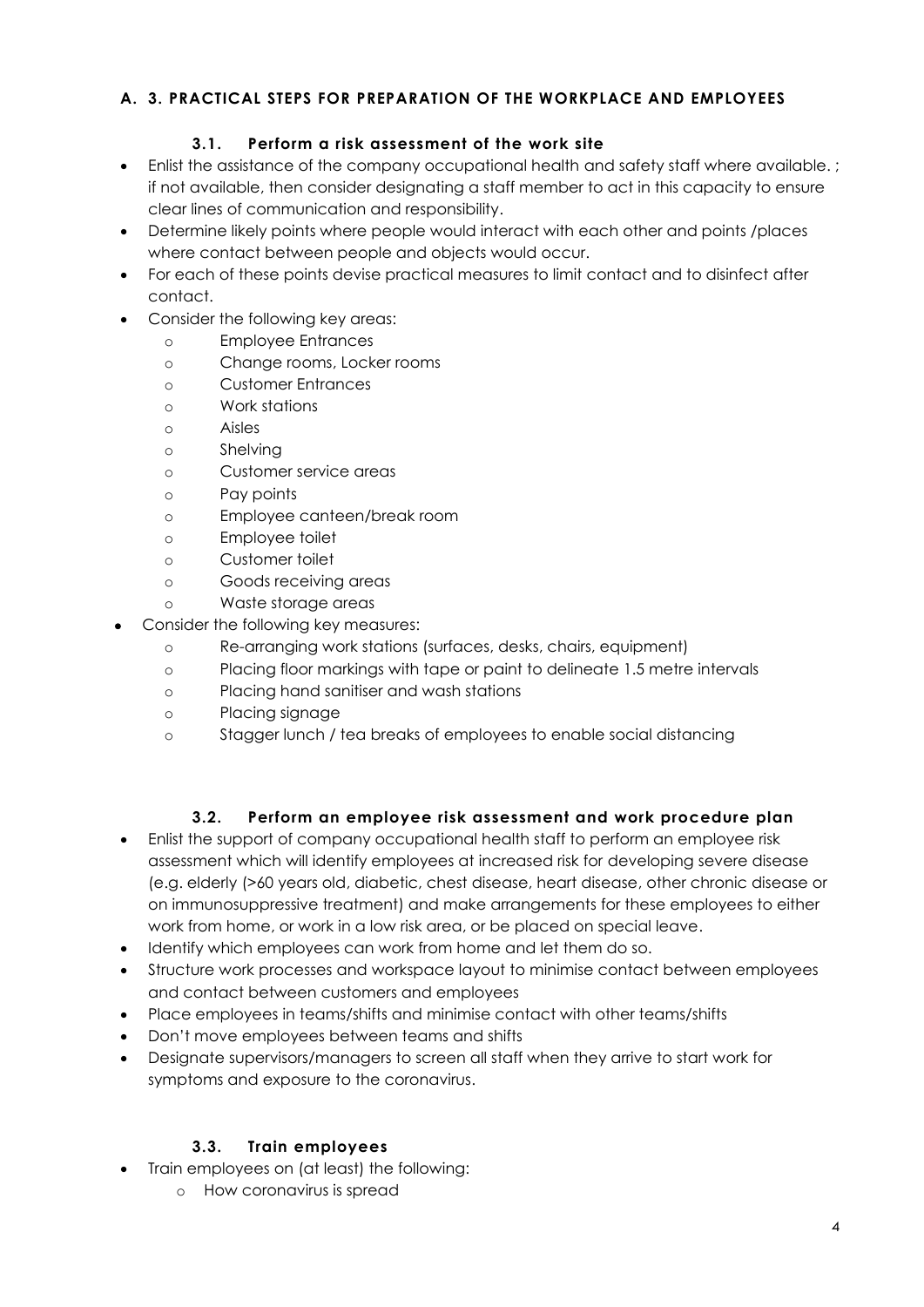- o Symptoms of Coronavirus
- o What to do if they suspect they have Coronavirus and encourage then to inform the workplace if they have symptoms or have been exposed to someone who has it
- o What measures must be taken to prevent spread
- o How to put on, take off, store and clean their cloth face mask and any other PPE that may be in use
- o Never share PPE
- Reiterate training by frequent messaging and displaying appropriate signage and posters.
- Coronavirus prevention communications materials should be put up in multiple locations and should be easily visible. If you do not have such materials, they may be downloaded and printed from here:<https://coronavirus.westerncape.gov.za/resources>
- The website provides materials on many prevention activities, from using masks, to cleaning of areas, what to do when sick, isolation, social distancing, stickers for lines, handwashing and much more. Much of the material is available in English, isiXhosa and Afrikaans and most of it is in PDF or JPEG format for easy printing and use.
- The use of government branded materials is encouraged, even along-side company branded materials.
- If you have a public announcement, speaker or other audio system installed at the workplace (e.g. an in-store radio / loud speaker system), make use of it to remind staff and customers of safety measures.
- Regular messaging such as these recommended above, serve both as a reminder to staff and customers/clients, and enable them to be aware of and help with the compliance with safety measures.
- Actively encourage a caring and compassionate approach to reduce the risk of stigma in the workplace

## **3.4. Ensure that the following is available:**

- <span id="page-5-0"></span>Alcohol based hand sanitiser at designated points
- Consider providing alcohol based hand sanitiser for each employee if they have to move around within the workplace or have to leave the workplace (e.g. drivers)
- At least 2 cloth face masks per employee.
- Sufficient supply of hand sanitiser, soap, paper towels, waste paper bins and other cleaning materials.
- Additional uniforms or work clothes for employees
- An adequate size changing room for employees to remove work clothes and store separately from each other.

## <span id="page-5-2"></span><span id="page-5-1"></span>**A. 4. PREVENTING CORONAVIRUS INFECTION DURING WORKPLACE OPERATIONS**

## **4.1. Screening employees every day**

 Employees should be encouraged to stay away from work and attend a coronavirus testing centre if they develop any of the following symptoms. **Symptoms suggestive of possible coronavirus infection are:** 

| Fever               |
|---------------------|
| Cough               |
| Sore throat         |
| Shortness of breath |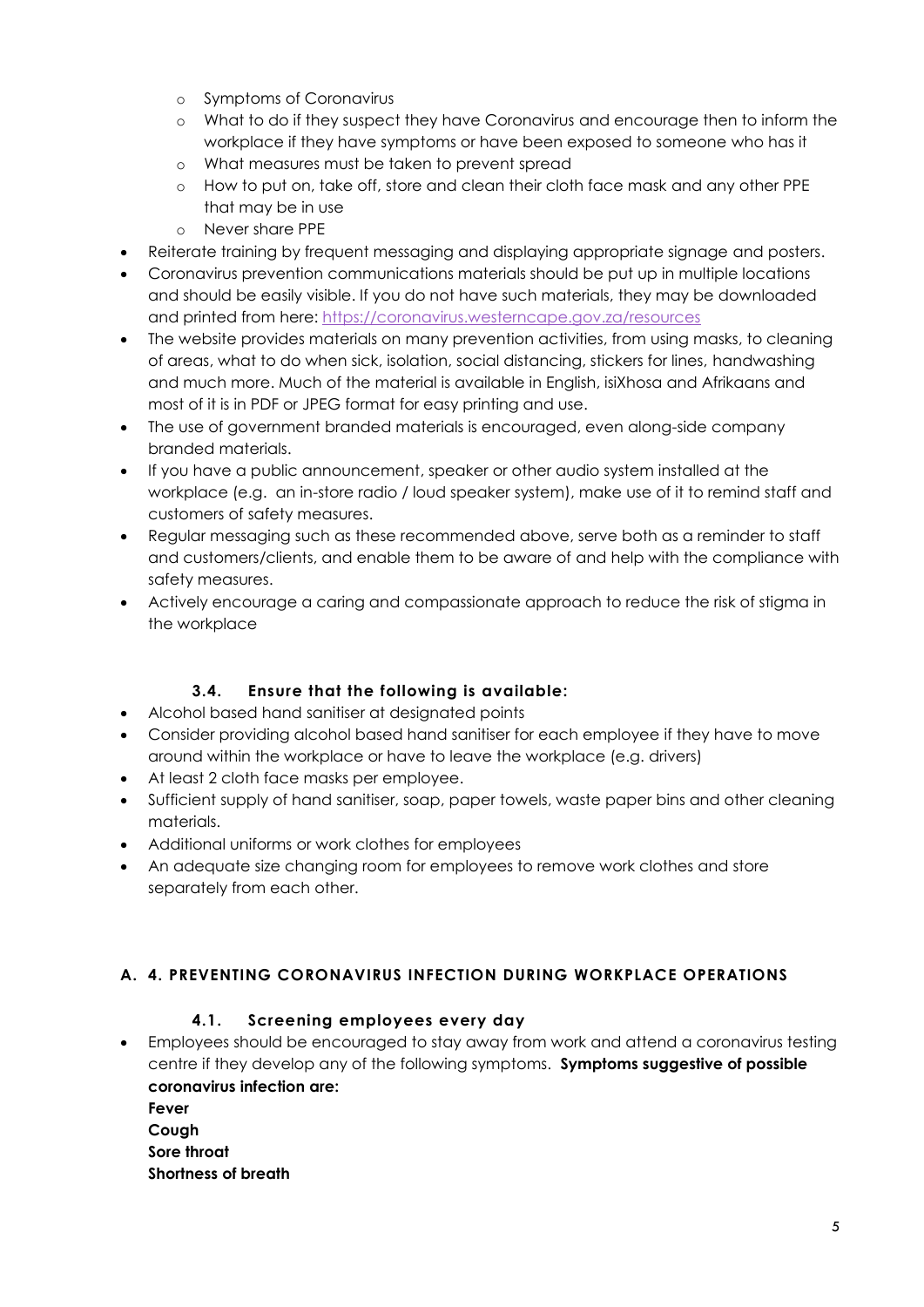- Advice on which testing centre to attend is available from the provincial COVID-19 hotline number on 021 928 4102.
- Ideally staff should screen themselves at home before they leave for work and if they have symptoms they should call to inform their manager/supervisor.
- On arrival at the work site, all employees should be screened by the company daily to identify other employees that may have developed any of the symptoms above.
- Anyone with any of these symptoms should not be allowed to commence work. They should be provided with a surgical mask or a cloth mask, should wash their hands, and should be transported to a coronavirus testing centre.

## **4.2. Staff travelling to work**

- <span id="page-6-0"></span> When employees travel in public or designated employee vehicles such as a minibus taxi or bus, they should sit as far from other passengers as possible.
- The vehicle should not be filled to more than 50% of its loading capacity, and all windows of the vehicle must be open to maximise ventilation.
- Employees should wear cloth masks at all times when travelling in public transport.
- They should rub their hands with alcohol based sanitiser before getting in the vehicle and after leaving the vehicle
- Employees can be encouraged to take a 'no touch' approach when getting into and out of vehicles by clasping their hands in front of them

## **4.3. Workplace entrances for staff**

- <span id="page-6-1"></span>Use a single entrance/exit as far as possible.
- Don't allow staff to congregate at the staff entrance/exit
- If doors are not automated, keep the door open where possible to minimise multiple people touching the door handles. Where this is not possible, consider positioning an employee (e.g. security guard) at the door and instruct the employee to open the door for all staff/visitors to ensure that multiple people do not touch the door handles.
- Staff and visitors entering the workplace must sanitise their hands on entering and again on exiting, especially if they touched the door handles.
- Biometric access requirements should be disabled.

## **4.4. Physical distancing in the workplace**

- <span id="page-6-2"></span> Limit the number of people in the workplace (including employees and customers) to one person per 6 square metres (i.e. the floor meterage divided by 6). This number makes an allowance for the floor area which may be covered with shelves, equipment and shopfittings.
- Once the number is reached (one person per 6 square metres), people can only be allowed to enter as others leave.
- Rearrange work spaces so that each employee can maintain a distance of 1,5 metres from others (employees/customers).
- If not possible to rearrange work spaces, limit the number of employees in a workspace at a time by allowing all employees who can do so to work from home and/or rearranging work patterns so that employees can work in shifts/on alternate days.
- Where possible employees should not share work surfaces or use the same equipment. Please remember that shared workstations and equipment must be cleaned between shifts/between use.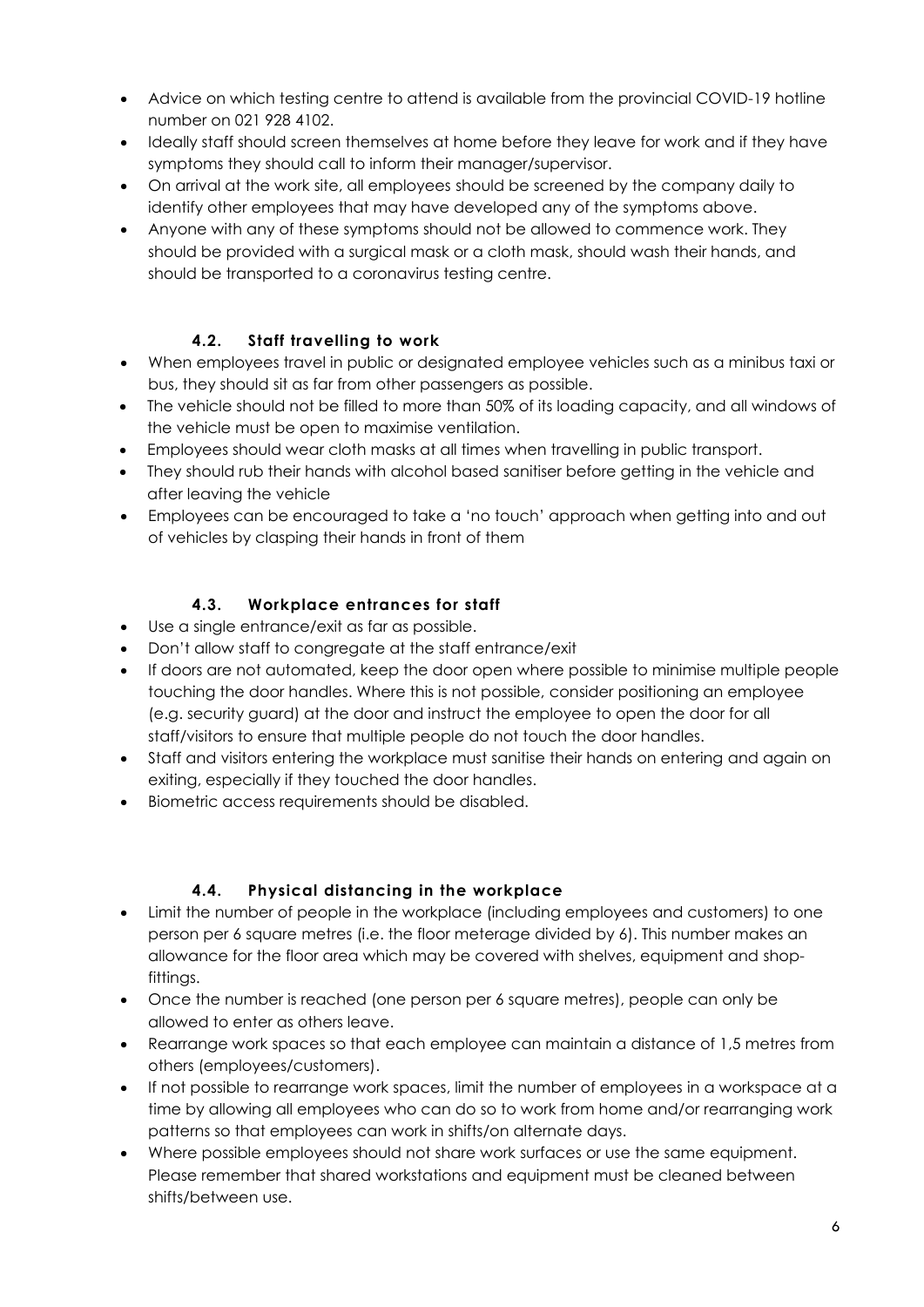- Prevent employees from contact with many other employees by keeping them working in the same small team and not shifting between teams.
- Avoid handshakes, hugs and any physical contact with people. Greet people with a smile, or a nod, or a bow, or a wave.
- Reduce movement of managers and supervisors between work sites where possible. When they are required to visit a workplace they should avoid touching surfaces.

# **4.5. Workplace entrances for customers**

- <span id="page-7-0"></span> Use a single entrance/exit as far as possible to facilitate access control If doors are not automated, keep the door open where possible
- Anyone entering the premises must wear a cloth mask.
- Anyone entering the premises (customers/visitors) must sanitise their hands at the entrance and again on exiting.
- An employee placed at the entrance can spray the sanitiser onto the hands of people entering/exiting the premises rather than multiple people handling the sanitiser bottle.
- Prevent people from entering the premises if there are too many people inside already. Allow one person (including employees and customers) per 6 square metres

# **4.6. Queues or waiting areas for customers**

- <span id="page-7-1"></span>Minimise queuing by implementing appointment systems where possible.
- Where queuing is necessary, ensure that customers adhere to physical distancing by placing markers on the floor to delineate 1.5m intervals. Reiterate this by displaying appropriate signage and allocating an employee to monitor that this is being applied.
- If a seated waiting area is used, seat people away from each other and limit the number that can be accommodated in the waiting room. If the waiting capacity is reached, encourage clients to either make an appointment or return later rather than queuing outside the waiting area.
- Wipe the seats in the waiting area with a 70% alcohol solution after it has been used.
- At shopping centres and malls engage with shopping centre/mall management and/or neighbouring retail outlets, should queues be forming outside other stores, to ensure adequate spacing between queues.

## **4.7. Aisles and walkways between work spaces**

- <span id="page-7-2"></span> Prevent congestion of employees and or customers (e.g. in shops or warehouses) by placing floor markers 1.5m apart in aisles and walkways which are typically busy.
- Designate a direction of travel in aisles and walkways (i.e. make aisles "one-way") by placing arrows on the floor, if possible.
- Prevent bottlenecks in aisles by limiting restocking of shelves during trading hours or closing aisles while restocking to prevent bottlenecks.
- <span id="page-7-3"></span>Don't block aisles and walkways with boxes or equipment.

## **4.8. Regular hand-washing and hygiene measures**

 Ensure that facilities are available for all employees and customers/visitors to wash their hands regularly or to use alcohol based hand sanitiser frequently.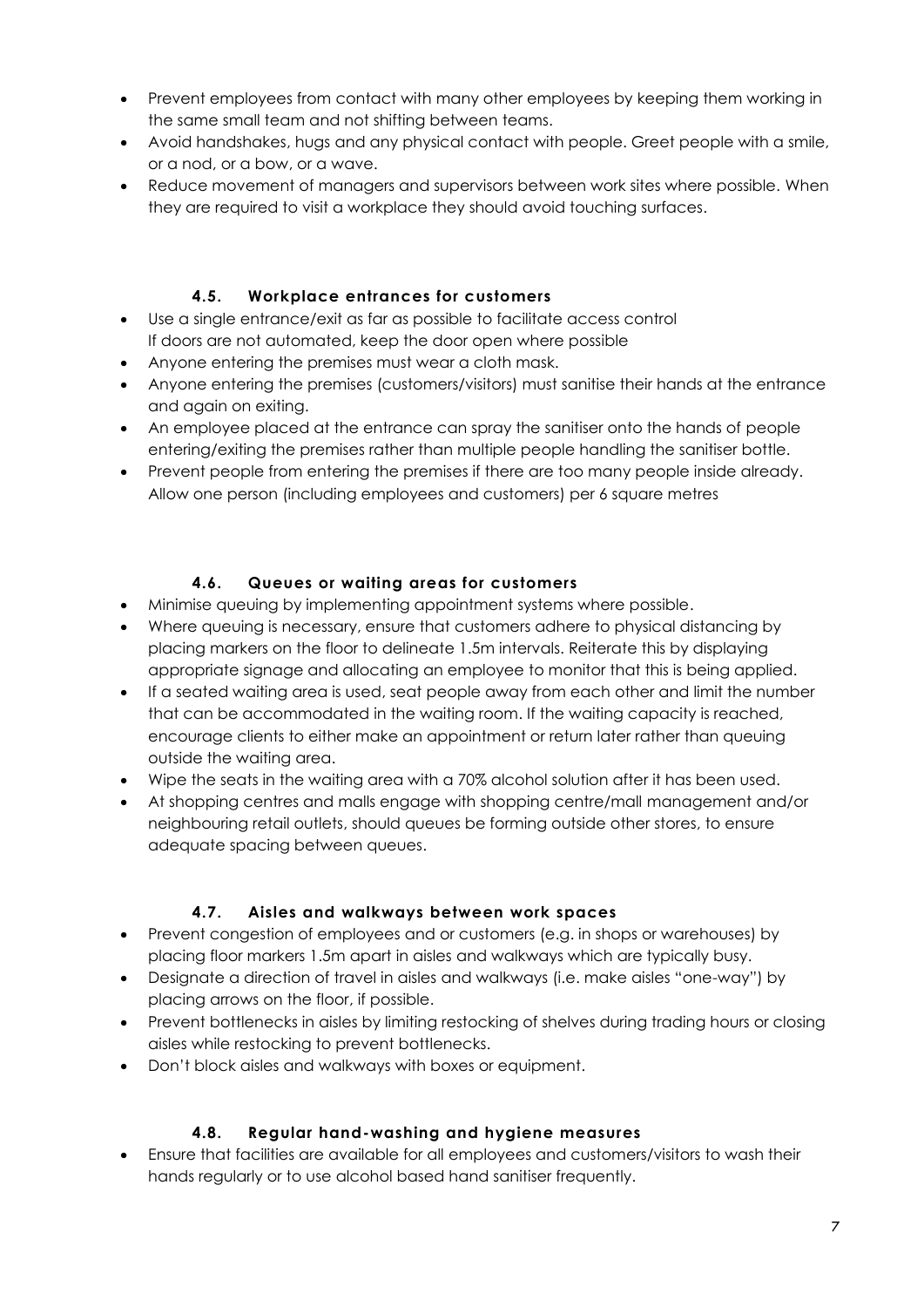- Encourage employees to carry their own sanitiser dispenser or provide them with one in order to minimise multiple people handling the same dispenser.
- When employees are in a situation where they have to touch people and/or take things from them, such as money or credit cards, then they should offer them alcohol-based hand sanitiser to clean their hands before assisting them. Spray the hand sanitiser on their hands. Do not give them the hand sanitiser container.
- Employees must also wash their hands after they have touched people and/or surfaces and objects.

## **4.9. Use of cloth face masks**

- <span id="page-8-0"></span> Cloth face masks are now required to be used by anyone going out in public (including workplaces)
- Cloth masks must be used properly to be effective. See below.
- Each employee must be provided with 2 cloth face masks. This allows one to be available for use while the other is being washed and ironed.
- Despite wearing a mask, you must still make sure to follow the other measures to prevent spread – keep a 1.5 metre distance from other people and wash your hands regularly.
- You must also make sure that you know the proper way to put on, wear and take off your mask.
- Take note of the following advice for wearing cloth face masks:
	- o Wash your hands before putting on the mask
	- o Place the mask with the correct side facing your nose and mouth. Make sure both are covered well.
	- o Tie the strings behind your head or if the mask has elastic bands, make sure they are tight.
	- o Once you have put on the cloth face mask and you are comfortable with the fit of the mask, DO NOT TOUCH YOUR FACE OR THE MASK until you take off the mask
	- o Leave the mask on all the time except when you need to eat/drink
	- o Take off the mask by untying the strings or elastic bands and holding it by the strings only, place it into a container ready to be washed.
	- o Do not touch the actual mask itself when you are taking it off
	- o Do not store the mask around your neck when not in use.
	- o Wash your hands thoroughly after taking off the mask.
	- o Wash it in warm water and iron your cloth mask everyday
	- o If an employee needs to take off their mask during the work day (e.g. during tea/lunch break) and is then required to put it on again, care must be taken to only handle the masks by the strings of the mask. The mask must be stored in a clean paper or plastic bag (clearly labelled with the person's name) when not in use.

# **4.10. Use of face shields or visors**

- <span id="page-8-1"></span> There is currently no evidence to support the use of face shields in a work environment as they are bulky and impractical and employees would probably frequently touch them and potentially contaminate their hands.
- However, they theoretically provide some protection and so if employees wish to use them, then they should be allowed to do so, BUT they must use them properly.
- **Even when using a visor staff should still use a mask** as well, to stop secretions coming from their own nose and mouth.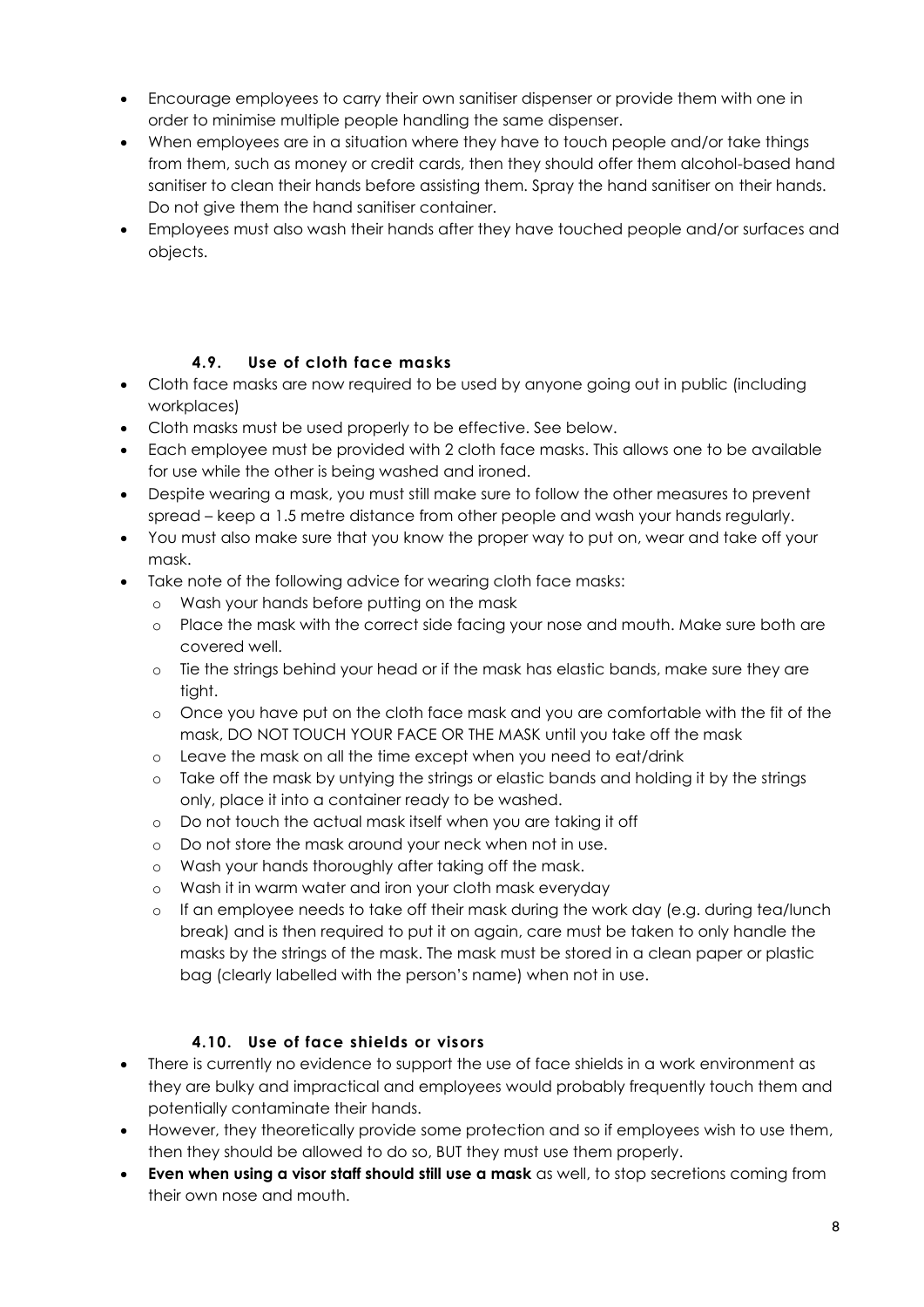- The same precautions apply as for cloth face masks:
	- o Wash your hands before putting on the visor
	- o Once you have put on the visor and you are comfortable with the fit of the visor, DO NOT TOUCH YOUR FACE OR THE VISOR until you take off the visor
	- o Take off the visor by the forehead band.
	- o Do not touch the actual visor when you are taking it off.
	- o Do not store the visor flipped up on your head when not in use.
	- o Wash your hands thoroughly after taking off the visor.
	- o Clean the visor by wiping both sides with alcohol based sanitiser
	- o If an employee needs to take off their visor during the work day (e.g. during tea/lunch break) and is then required to put it on again, care must be taken to only handle the visor by the headband.
	- o The visor must be stored in a designated area (clearly labelled with the person's name) when not in use and should be wiped with alcohol based sanitiser before using again.

## **4.11. Use of gloves**

- <span id="page-9-0"></span>Gloves are NOT recommended for regular use outside of the healthcare environment.
- If gloves are required as Personal Protective Equipment (PPE) under normal circumstances i.e. depending on the nature of work carried out at the work site, they should continue to be worn.
- All other employees that do not require gloves as PPE under normal circumstances must wash their hands frequently, or use an alcohol-based hand sanitiser instead.

## **4.12. Customer service points**

- <span id="page-9-1"></span>Employees should sanitise their hands before and after assisting each customer.
- Customers should also sanitise their hands before and after the interaction with the employee.
- It is preferable for the employee to spray the sanitiser on the customer's hands rather than handing over the sanitiser bottle.
- Perspex or glass guards may be used at customer service points to create a barrier between the customer and the employee. This should be accompanied by signage instructing that neither surface of the guard should be touched. Additionally, both sides of the guard must be cleaned regularly using soap, water and disinfectant.
- Counters, credit card machines and any other objects that customers come into contact with must be cleaned after each customer.
- Customers should where possible conduct the card payment themselves thereby minimising contact between cashier and customer.
- For payment points, contactless systems should be encouraged.
- Electronic payments should not require further signing of paper receipts.
- For till points, consider having only a cashier at the till point who then also does the packing. Alternatively, arrange the till point so that cashiers and packers are separated from each other.

#### **4.13. Employee canteens or break rooms**

- <span id="page-9-2"></span> Work shifts and break times should be staggered so as to minimise the number of employees in the "break room" or canteen at a time.
- Markings should be made in the break room to ensure physical distancing of at least 1,5 metres can be maintained even during tea breaks.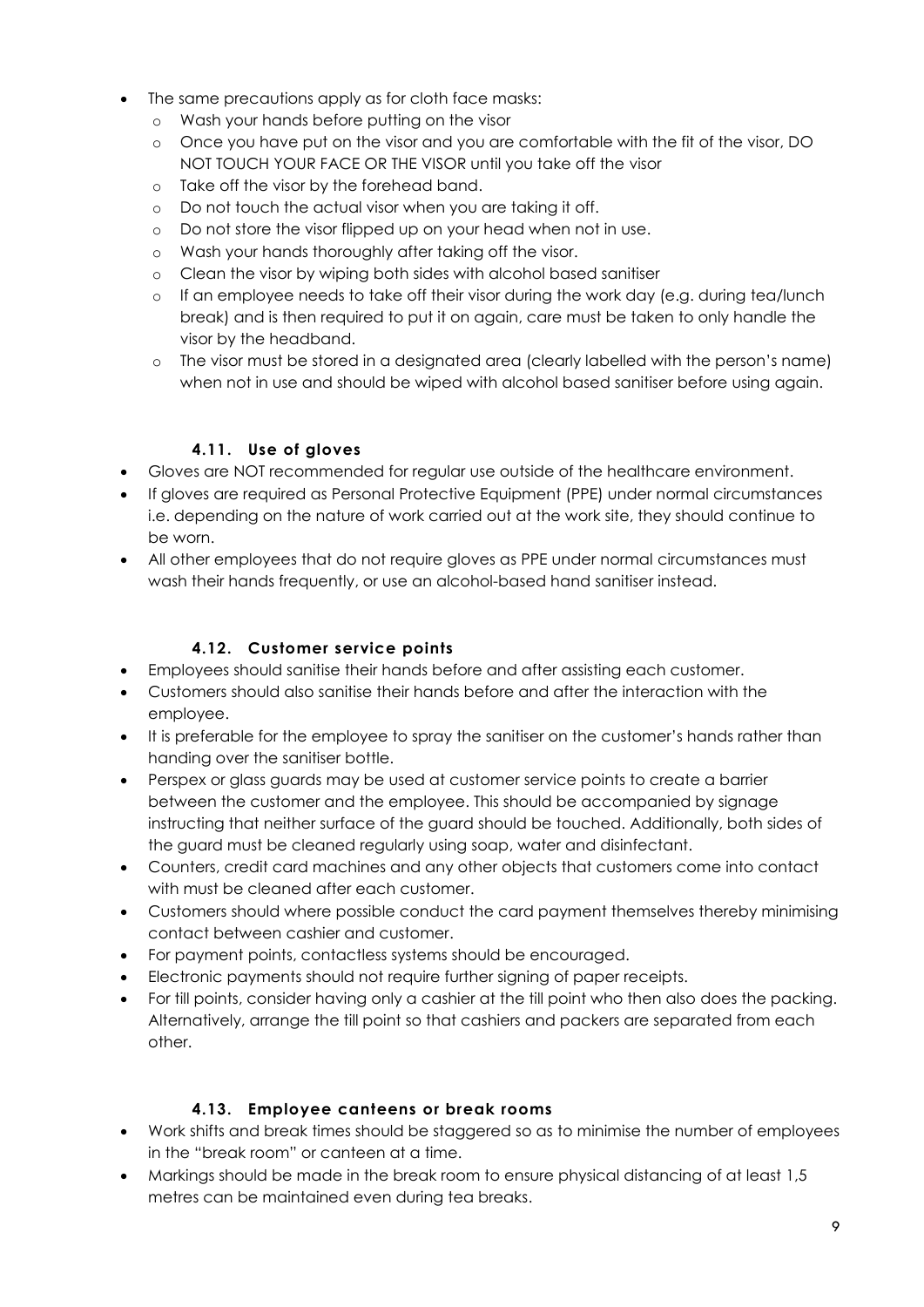- Separate tables and chairs so that they are spaced at least 1,5 metres apart.
- Where possible (depending on the specific work site and weather) encourage employees to spend their breaks outdoors and remind them to continue to practice physical distancing.
- Display signage encouraging employees to wash their hands thoroughly before and after eating and to maintain physical distancing.
- Ensure that there is a wash basin and soap available in the break room for employees to use.
- <span id="page-10-0"></span>Clean all surfaces thoroughly and frequently.

## **4.14. Employee and customer bathroom facilities**

- Encourage employees/customers to wash their hands by displaying appropriate signage.
- Ensure that there is water and soap available for hand washing. Contactless tap systems or taps that can be operated with elbows are preferred.
- Do **not** use cloth towels in the bathroom. Rather make use of paper towels that can be disposed of into sealed bins (operated by a foot step).
- Ensure that bins are large enough to hold multiple paper towels and/or empty the bins frequently.
- Line the bins with a plastic bag to allow easy emptying.
- Cleaning staff emptying the bins should wear gloves and wash their hands afterwards
- Toilets and bathrooms should be cleaned on a regular basis throughout the day use a record system to indicate the frequency that it is being done

# **4.15. Work clothing**

- <span id="page-10-1"></span> Where practical, work clothes should be left at the work site and laundered in bulk using standard safety precautions during laundering.
- If it is not feasible to leave work clothes at the work site for laundering, then advise employees to remove their work clothes at the work site and place in a plastic bag. They should wash their hands after taking off the work clothes. They should then clean the work clothes by washing it in warm water at home.
- If it is not even feasible to change their clothes at work, then employees should remove their work clothes immediately when they get home and place them in a washing basket. They should wash their hands after removal of the work clothes.
- Please note that clothes must not be shaken out as this can release the virus.
- The upper part of shoes should be wiped with alcohol sanitiser.
- The underside of the shoes should not be touched. If the underside of the shoes need to be cleaned then wear gloves and wash hands thoroughly after removing and discarding the gloves.
- Employees would need sufficient work clothes/uniforms to allow a daily change of work clothes.

# **4.16. Ventilation**

- <span id="page-10-2"></span> Maximise natural ventilation at the work site. This can be done, for example, by leaving a back door open with a security gate on, or opening windows.
- If air conditioners are used then there should be a minimum of 12 air changes per hour and there should be no re-circulation.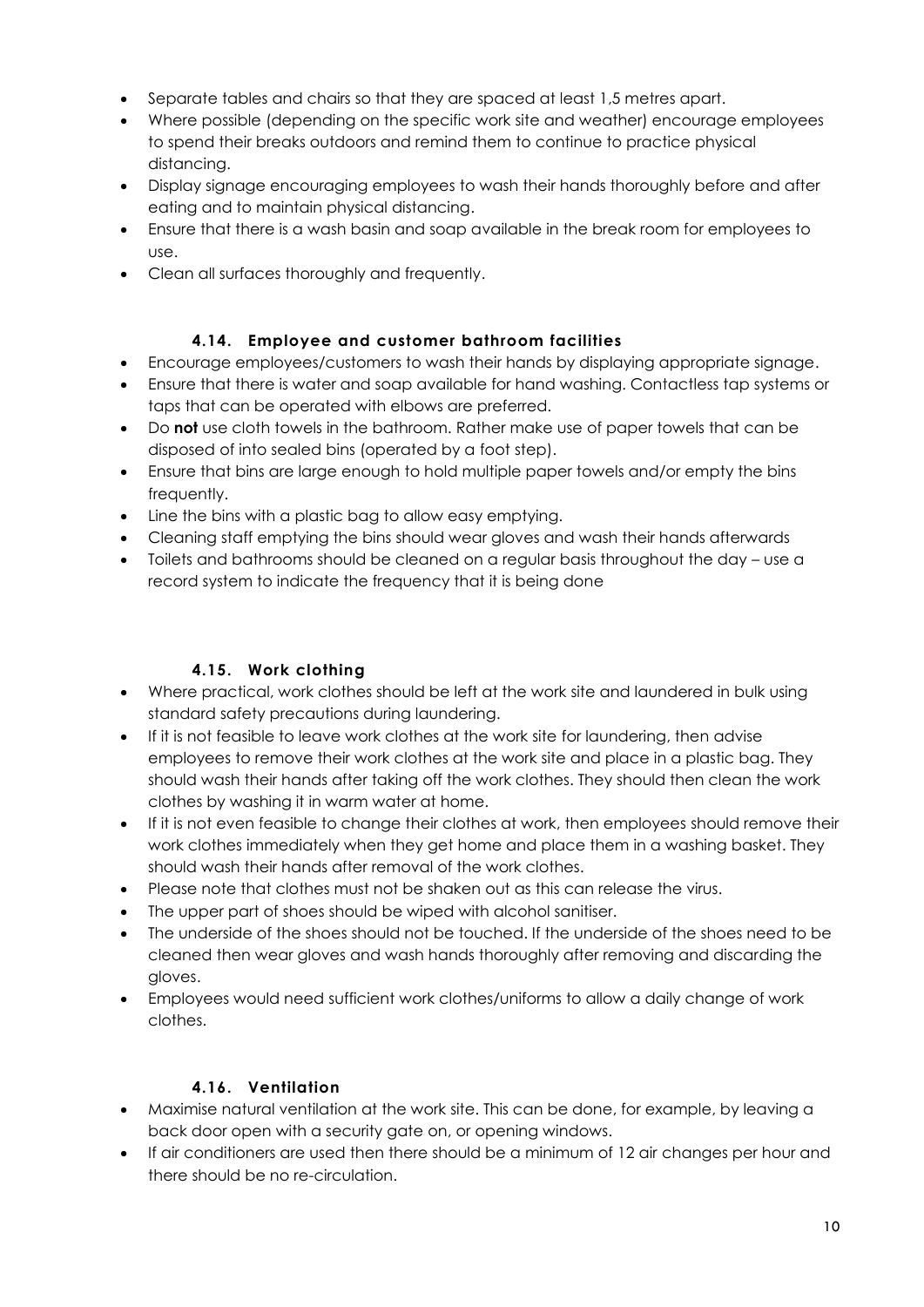## **4.17. Daily cleaning routines and waste management**

- <span id="page-11-0"></span> Frequently interacted with and touched surfaces and objects should be cleaned and disinfected daily.
- Use soap and water to clean areas where possible. Then disinfect with a dilute bleach solution. Dilute 30ml of bleach per litre of water.
- If the area cannot be cleaned with soap and water, then wipe down the area carefully with a 70% alcohol solution.
- Common disinfectants that could be used include:
	- Bleach i.e. Sodium hypochlorite (0.1%)
	- Alcohols i.e. Ethanol (70%)
	- Quaternary ammonium compounds
	- Hydrogen peroxide (3%)
	- Peroxyacetic acid (0.5%)
	- Phenolic i.e. carbolic soap
	- Iodophors i.e. iodines (1%)
- Any equipment which is shared by employees should be cleaned before each use.
- Waste from waste containers should be disposed of into plastic bags and sealed before discarding into the general waste for refuse collection.
- Employees handling waste must wear utility gloves when emptying the waste containers.
- Waste handlers and cleaners should wear closed shoes.
- <span id="page-11-1"></span>Clean the waste storage area daily.

## **4.18. Receiving goods from suppliers**

- Drivers should remain in their vehicle as far as possible.
- Drivers and assistants must wear a cloth mask.
- Physical distance should be maintained when receiving goods.
- Drivers and assistants must use hand sanitiser before handing any delivery documents or packages to employees.
- Ensure regular hand washing/use of sanitiser.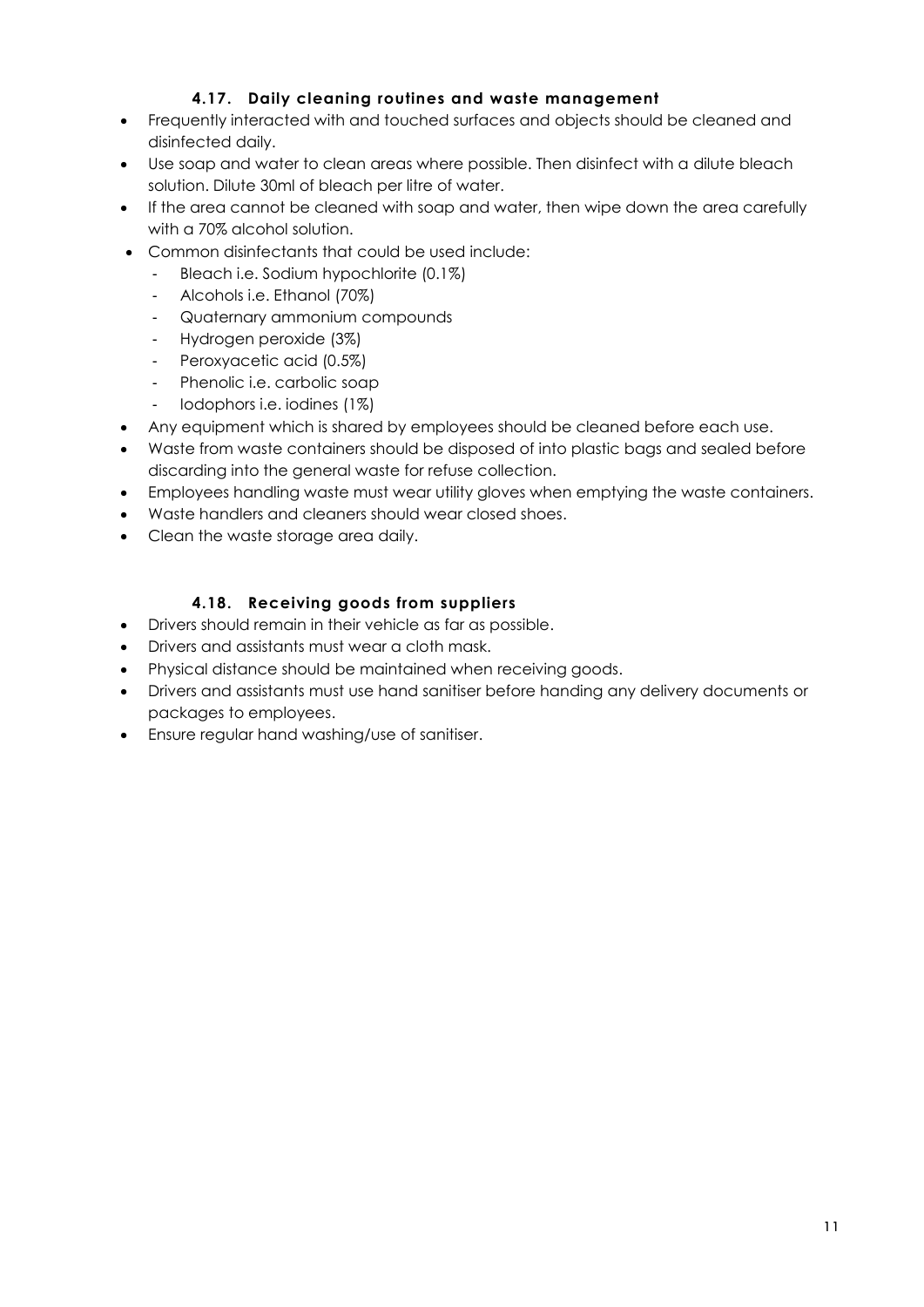## <span id="page-12-0"></span>**B. MANAGING EMPLOYEES INFECTED OR POSSIBLY INFECTED WITH CORONAVIRUS**

If an employee at your workplace has become infected with the coronavirus then it is very important to assist that employee, as well as other employees, and re-evaluate what can be done to stop the further spread of the coronavirus, whether at the workplace or at the homes of everyone connected with the employee.

To do this effectively each of the following issues needs to be addressed:

- 1. Provide support to that employee and assist with isolation,
- 2. Provide support to other employees and prepare for counselling
- 3. Inform the Health Department that you have an employee with coronavirus infection 2019 (COVID-19)
- 4. Attempt to establish how that employee got infected,
- 5. Identify who the employee might in turn have infected,
- 6. Assist with contacting all these people and help with quarantining
- 7. Continue to screen employees to detect signs of possible coronavirus infection
- 8. Take steps to prevent any further infections
- 9. Possible temporary closure of the work site
- 10. Re-opening of the work site
- 11. Cleaning of the contaminated area

Each of these 11 issues are discussed below.

#### **B. 1. SUPPORT TO COVID-19 INFECTED EMPLOYEE**

<span id="page-12-1"></span>Since he/she tested for the coronavirus your employee is likely to be in quarantine and would have been notified by a doctor or nurse that they are infected and need to be isolated for 14 days. However, sometimes there are miscommunications around this and your employee might still be at work.

#### **If the employee is at work then:**

- a) Immediately separate him/her from other employees preferably by placing in a wellventilated room
- b) Ask him/her to wash hands thoroughly
- c) Provide him/her with a surgical mask if you have one. If not then continue using a cloth mask
- d) Ensure that your employee is counselled and in a reasonable mental state to follow other instructions.
- e) Assist the employee to follow the advice from the health department regarding isolation.
- f) Assist with establishing if the employee is able to effectively self-isolate or if isolation at a public facility would be required. If a public facility is required make sure to mention this when contacting the Department of Health.
- g) Determine whether the employee is able to travel home or travel to a public isolation facility without the risk of infecting other members of the public; e.g. they should not be using public transport. If not, assist the employee to be safely transported home.

#### **If the employee is at home or at a quarantine facility, then:**

- a) Assist the employee to follow the advice from the health department regarding isolation required to protect their family, friends, colleagues
- b) Assist with establishing if the employee is able to effectively self-isolate at home or if isolation at a public facility would be required. If a public facility is required make sure to mention this when contacting the Department of Health
- c) Provide suitable sick leave arrangements for the 14 days that the employee will be away from work. Note that 14 days is the minimum time of isolation and that it might be longer depending on how ill the employee becomes and the treatment required.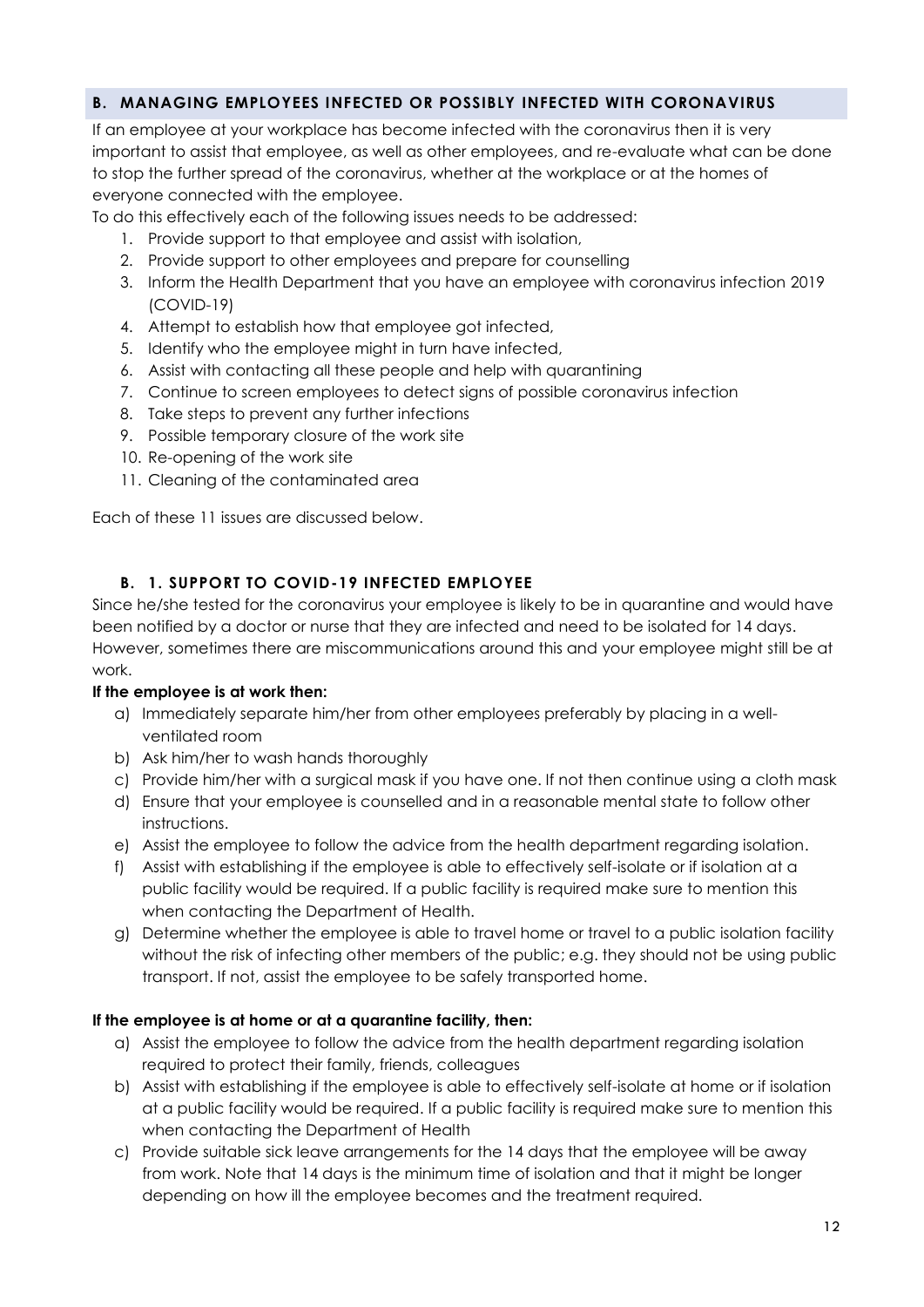## **Additionally:**

- a) Provide supportive counselling via your workplace employee assistance programme (EAP) or employee wellness programme or via a trusted colleague
- b) If the likelihood is high that the infection was occupationally acquired (in other words it arose out of or in the course of work duties), then a workers' compensation claim needs to be completed.

# <span id="page-13-0"></span>**B.2. SUPPORT TO OTHER EMPLOYEES:**

- Reassure staff that you are handling the situation following advice from the Health Department (see below) and that that you are supporting the infected employee.
- Inform staff that the Health Department and other Government departments, assisted by your health and wellness division or occupational health service, (if you have either of these), will be screening employees to determine possible exposure to the virus and will advise on what further steps to take.
- Contact your organisation's employee assistance programme (EAP)/health and wellness division (or occupational health service) and alert them to rapidly assist with and increase screening, counselling and psychological support efforts already in place for employees at the affected store. Alternatively appoint a trusted colleague to provide support and counselling to employees.
- Keep an eye on the mental health and stress levels of all employees, be kind and thoughtful about the potential stress employees will experience with the infection of a colleague and the possibility that they may be exposed.
- Have a communication plan in place to ensure that employees receive correct information.

## <span id="page-13-1"></span>**B. 3. INFORM THE HEALTH DEPARTMENT AND THE DEPARTMENT OF LABOUR AND EMPLOYMENT**

- The department of health is aware of all individuals that test positive for COVID-19 through laboratory reporting mechanisms. However, due to delays in reporting, the employee may be aware of the diagnosis before the health department
- The employer should contact the **provincial COVID-19 hotline number on 021 928 4102.**
- After contacting the hotline, the relevant health department team or a partner government department team, will be in contact to assist you.
- The department of Employment and Labour should also be contacted

# <span id="page-13-2"></span>**B. 4. ESTABLISH HOW THAT EMPLOYEE GOT INFECTED**

- The employee could have been infected by fellow workers/managers, customers, or by someone within their home or social circle. Therefore, it is important to:
- Assist the employee to identify if he/she came into contact with anyone who had symptoms of a throat and chest infection. These symptoms are:
	- o Fever
	- o Cough
	- o Sore throat
	- o Shortness of breath
- Similarly, it is important for management to directly identify amongst the employees and frequent visitors to the work site, which people have any of the symptoms listed above. Amongst these could be the person or persons who originally infected the employee and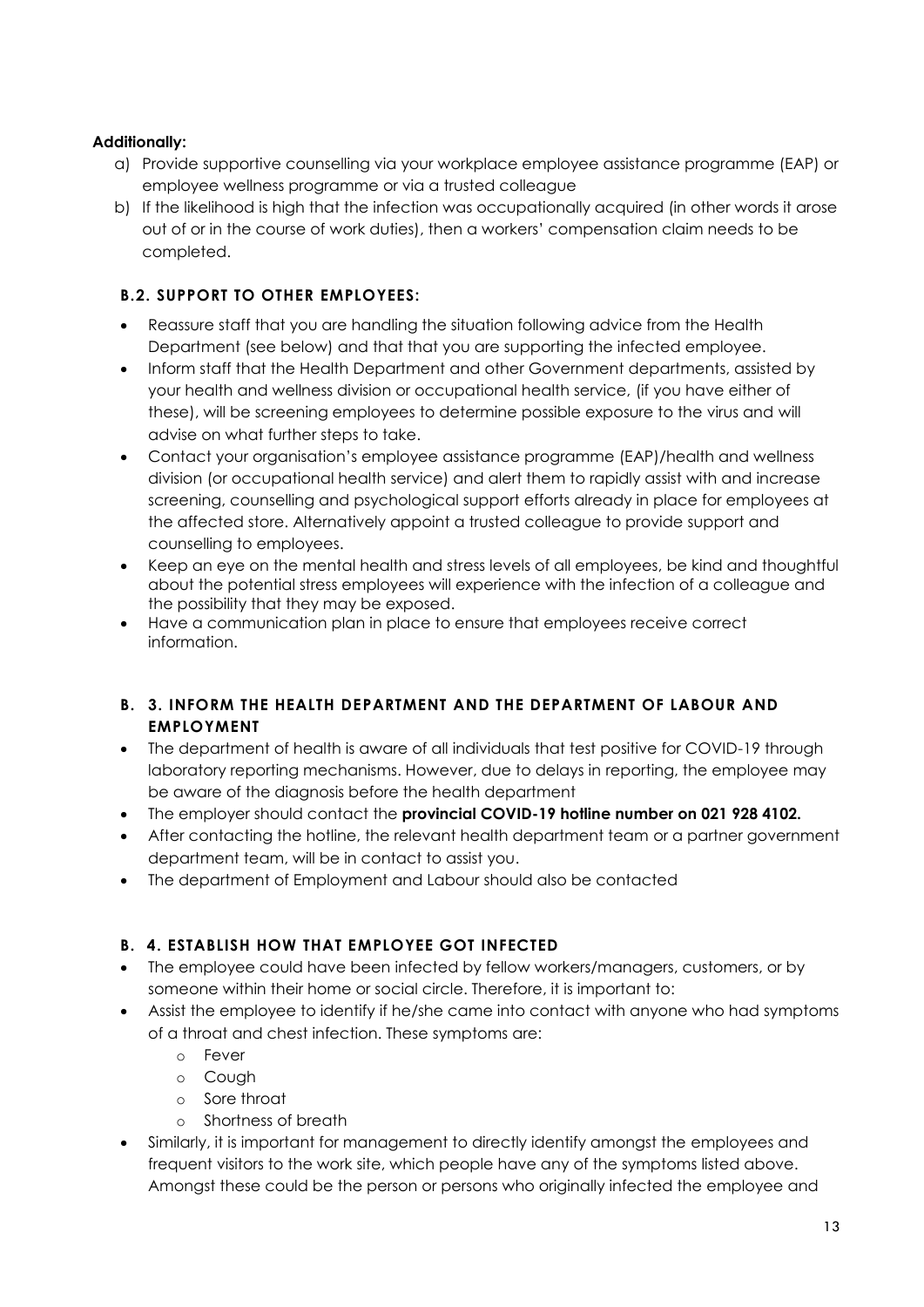may still be unknowingly spreading the infection amongst other employees, visitors and customers.

- Enlist the support of company occupational health staff where possible to assist with the identification of contacts. Make a list of all these employees and other people who have symptoms as they would need to be assessed, to decide if they should be tested for the coronavirus. Include the name, surname, contact number and address of these individuals where possible.
- Depending on how many employees are involved it may be necessary to temporarily close the work site while these investigations are underway.

## <span id="page-14-0"></span>**B. 5. IDENTIFY WHO THE EMPLOYEE CAME INTO CLOSE CONTACT WITH**

- Any individuals the employee came into contact with since he/she became ill could also develop the disease and need to be separated from other employees and customers (if applicable), by going into quarantine.
- Ask the employee who he/she was in close contact with (i.e. face-to-face contact within 1 metre, or shared an enclosed space with the affected employee in the 48 hours before symptom onset) or worked closely with. These could be:
	- o Other employees
	- o Visitors to the work site
	- o Regular customers
	- o Suppliers
	- o People in their neighbourhood
	- o People they travel with
	- o People at social gatherings
	- o Family members
- Similarly ask all the employees at the company whether they recall being in close contact with or working closely with the employee since the date that he/she became ill.
- Enlist the support of Company occupational health staff or a designated human resources person where possible to assist with contact tracing and management of contacts. Make a list of all these employees and other contacts as they may have to be quarantined to prevent further spread. Include the name, surname, contact number and address of these individuals where possible.
- Depending on how many employees are involved it may be necessary to temporarily close the work site while these investigations are underway.

## <span id="page-14-1"></span>**B. 6. ASSIST WITH TRACING AND QUARANTINING PEOPLE WHO MAY HAVE BEEN INFECTED**

- The health department assisted by partner government departments will interview all these contacts to determine whether the level of exposure is sufficient for them to have become infected, and hence whether they need to be quarantined or not. Please contact the Health Department immediately.
- However, if the company has an employee wellness service or an occupational health service then it would be expected of them to assist with this process under the guidance of the health department.
- Please provide the list of contacts to the health department. (Do not delay the initial contact to the health department while you prepare this list).
- Please allow the health department access to employees via a quiet room or via the telephone.
- For those employees who need to be quarantined please provide suitable special leave arrangements for the up to 14 days that they will be in quarantine.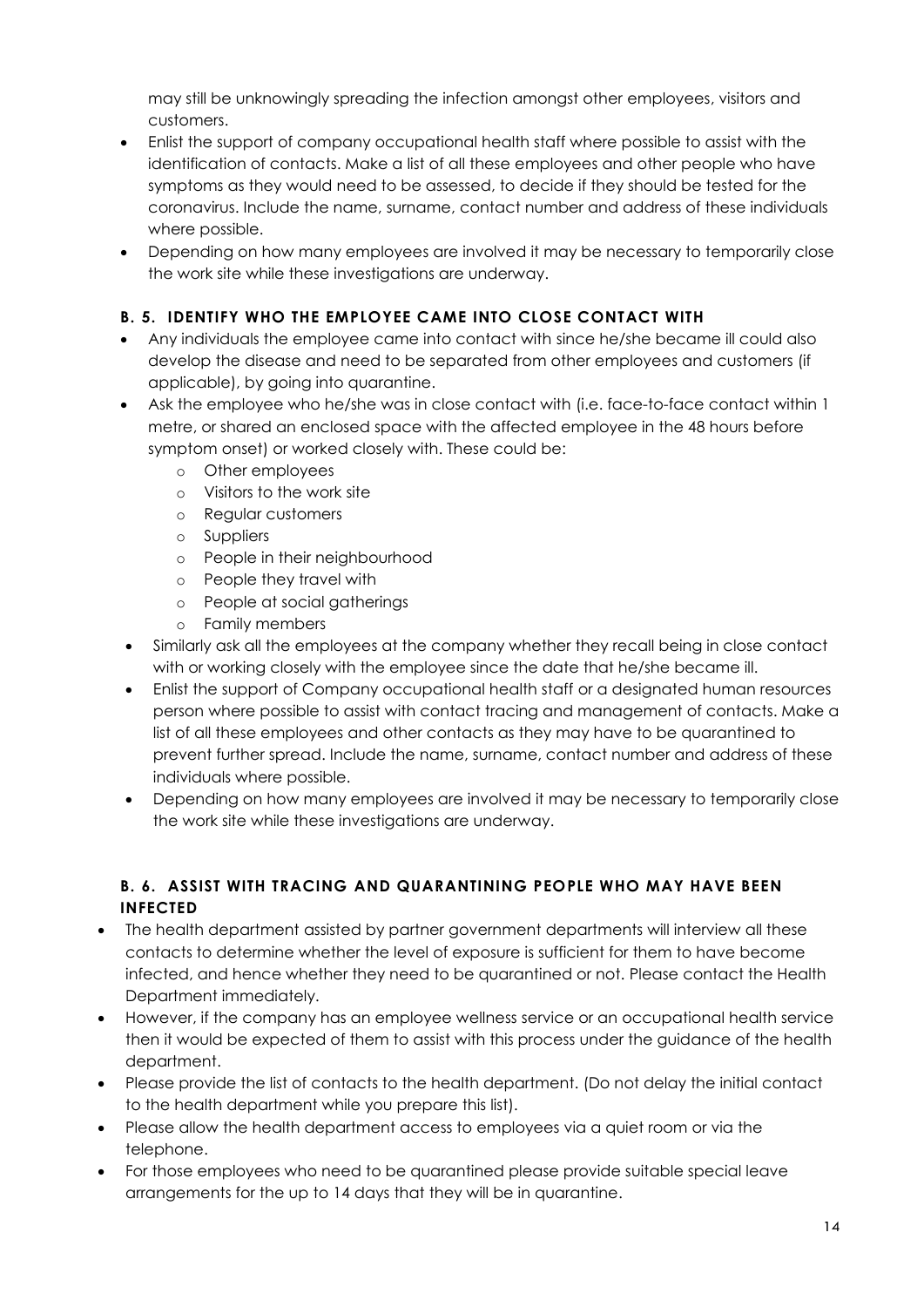- Quarantine means that people who are at high risk of being infected with coronavirus are separated from other people for 14 days from the date that they were exposed to their infected colleague, so that they cannot infect others.
- Depending on their home circumstance they can be quarantined either at home or at a specially prepared quarantine facility.
- To be allowed to quarantine at home they need to have a room in which they can stay alone, separate from the rest of the household.
- Depending on how many employees are involved it may become necessary to temporarily close the work site while they are in quarantine.

## <span id="page-15-0"></span>**B. 7. CONTINUE TO SCREEN EMPLOYEES TO DETECT SIGNS OF POSSIBLE CORONAVIRUS INFECTION**

- It is possible that some of the people who were in contact with the employee were not identified during the processes described above and hence may still be working and at risk of becoming infected. Also, some people can be infected with coronavirus and yet be completely well, only becoming ill later. It is possible that such people could still be working and that they may even be the original source of the coronavirus at the work site.
- Therefore, all employees should be monitored by the company daily (see section A for further details on daily screening of staff) to identify other employees that may develop symptoms.
- If an employee develops symptoms they should not come to work, but should instead report this to their supervisor and to the health department **(call the provincial COVID-19 hotline number on 021 928 4102)**, who will advise them which testing centre to attend, so that the test for coronavirus can be done.
- However, some employees might come to work even if they have symptoms and therefore supervisors need to ask all employees about any symptoms they may have, every day before they start work. Should the employee feel unwell during the working day, they should be screened again for symptoms and managed accordingly.

# **B. 8. STEPS TO TAKE TO PREVENT ANY FUTURE INFECTIONS AMONGST EMPLOYEES**

- <span id="page-15-1"></span> All areas where the employee worked or visited in the work site should be thoroughly cleaned with soap and water and wiped down with a diluted bleach solution (dilute 30ml of bleach per litre of water to give a 0.1% mixture). If the area cannot be cleaned with soap and water then it should be wiped down carefully with a bleach solution, or a 70% alcohol solution.
- Common disinfectants that could be used include:
	- Bleach i.e. Sodium hypochlorite (0.1%)
	- Alcohols i.e. Ethanol (70%)
	- Quaternary ammonium compounds
	- Hydrogen peroxide (3%)
	- Peroxyacetic acid (0.5%)
	- Phenolic i.e. carbolic soap
	- Iodophors i.e. iodines (1%)
- The area to be cleaned will be specific to each case and includes the kitchen, staff room, canteen, toilet facilities, trolleys, baskets, door handles, work stations, computers and counters among others.
- If large surface areas and large numbers of objects need to be cleaned and disinfected then the work site may need to close temporarily while this is being done.
- Strictly follow the guidelines listed above on preventing coronavirus infection.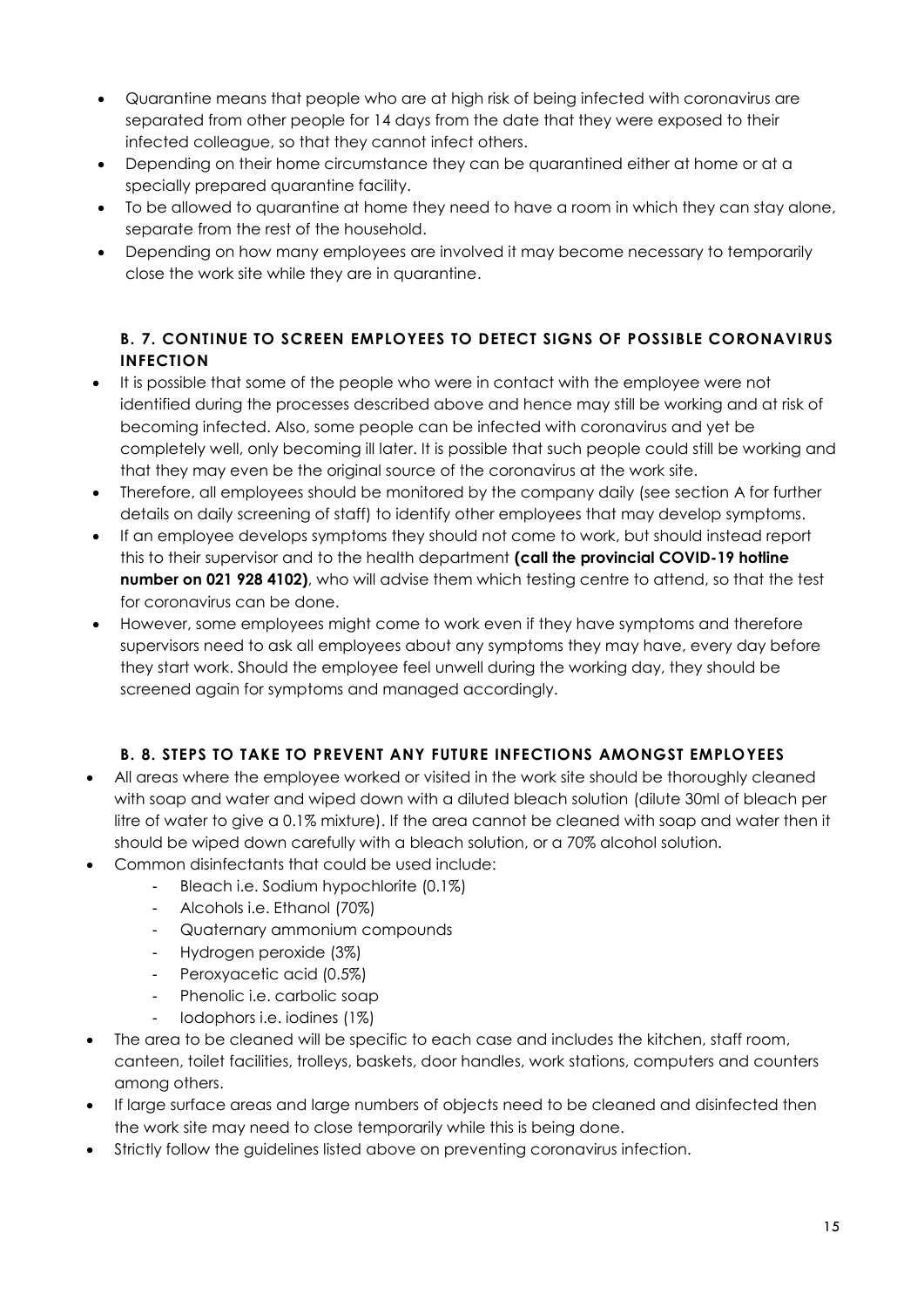## **B. 9. POSSIBLE TEMPORARY CLOSURE OF THE WORK SITE**

- <span id="page-16-0"></span>• The Health Department may need to advise to close the work site temporarily due to the public health risk posed by remaining open.
- This will be done in consultation with the company managers and will depend upon a number of factors including the following:

#### **The workplace or a section of the workplace may need to be temporarily closed depending on the following factors:**

- If the number of employees who have symptoms is considerably large, because of the time needed to investigate and determine if they should be tested for coronavirus infection or not.
- If the number of employees who are contacts of the employee/s with coronavirus infection is large, because of the time needed to investigate and determine if they need to be in quarantine or not.
- If the area in the work site and the volume of items that need to be cleaned is large, because of the time required to complete this important task.
- If the number of employees diagnosed with coronavirus infection and therefore needing isolation is large, since there may be insufficient employees for the work site to continue its operations.
- If the staff complement that are identified as contacts of the infected employee and therefore need to be placed in quarantine is large, since there may then be insufficient employees for the work site to continue its operations.
- The definition of 'large' will be business nature and space specific and should be discussed in conjunction with the Department of Health team.

## **Note that should a company refuse to close a workplace voluntarily upon advice to do so, then the inspectors from the Department of Employment and Labour are empowered to close the premises.**

## **Temporary closure of the work site can be prevented by:**

- Rapidly cleaning and disinfecting the surfaces and items that were contaminated.
- Completing the screening of other as yet unaffected workers timeously.
- Once decontamination is completed, seconding staff from other branches to replace those placed in isolation and quarantine, but avoid staff working at multiple branches in the shortterm i.e. the seconded employees would have to then work only at one branch at a time for the medium term.
- Temporarily employing suitably skilled staff to replace those placed in isolation and quarantine.
- Preventing infection of employees with coronavirus by following the prudent steps outlined in the first section of this document.
- Training employees on how to prevent coronavirus infection.

# **B. 10. RE-OPENING OF THE WORK SITE**

<span id="page-16-1"></span>In order for the work site to be re-opened, the following minimum requirements should be in place:

- 1. An assessment of the circumstances which resulted in the exposure of the employee/s to the coronavirus.
- 2. A description of steps that will be taken to remedy any shortcomings in prevention activities uncovered during the assessment.
- 3. Full training (and refresher training) of employees on coronavirus prevention activities has been achieved.
- 4. Cleaning and disinfection of all surfaces and objects that have been contaminated has been done.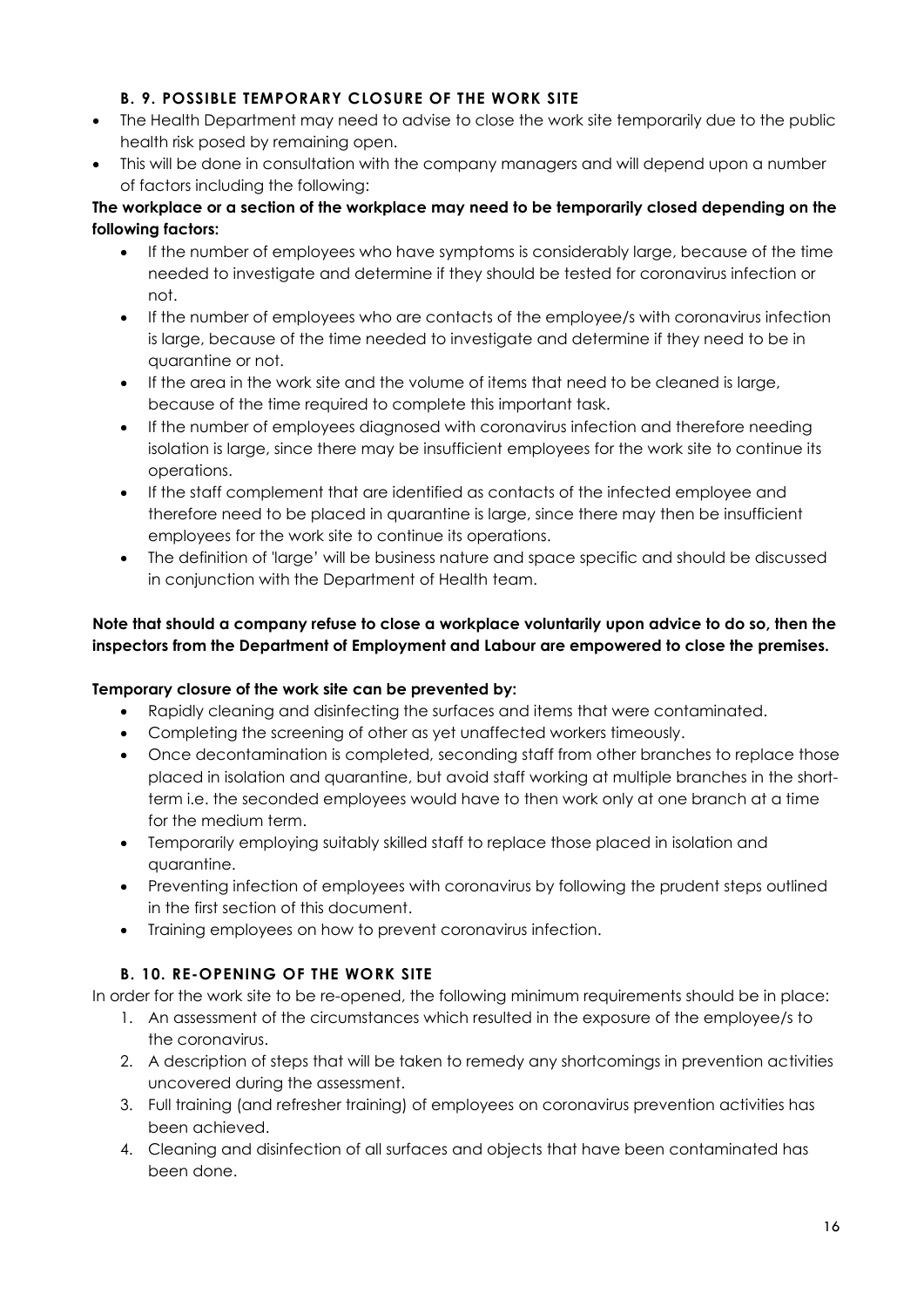- 5. The assessment and description of any steps taken should be compiled into a report and kept on record, as well as made available to the Health Department and the Department of Employment and Labour.
- 6. Procedures are in place to implement all the prevention activities listed above.
- 7. If a workplace was closed upon instructions from an inspector of the Department of Employment and Labour, then formal compliance needs to be demonstrated before it will be permitted to re-open.

#### <span id="page-17-0"></span>**B. 11. CLEANING OF THE CONTAMINATED AREA**

- Clean all surfaces/objects that the infected person/s may have come into contact with.
- PPE must be worn during cleaning and cleaning staff must wash their hands thoroughly before and after cleaning.
- The following PPE should be worn during cleaning:
	- o Heavy duty rubber Gloves
	- o Face mask
	- o Visor or goggles
	- o Apron
	- o Closed shoes
- The following materials should be used for cleaning and disinfecting:
	- o Green household soap should be used to clean all equipment and environmental surfaces that can tolerate it (e.g. walls, floors, blinds, surfaces) prior to disinfecting.
	- o Disinfectant (6 teaspoons i.e. 30ml of bleach per litre of water) should be used after cleaning to disinfect all equipment and surfaces.
	- o If the area/surface cannot be cleaned with soap and water, wipe down with a 70% alcohol solution.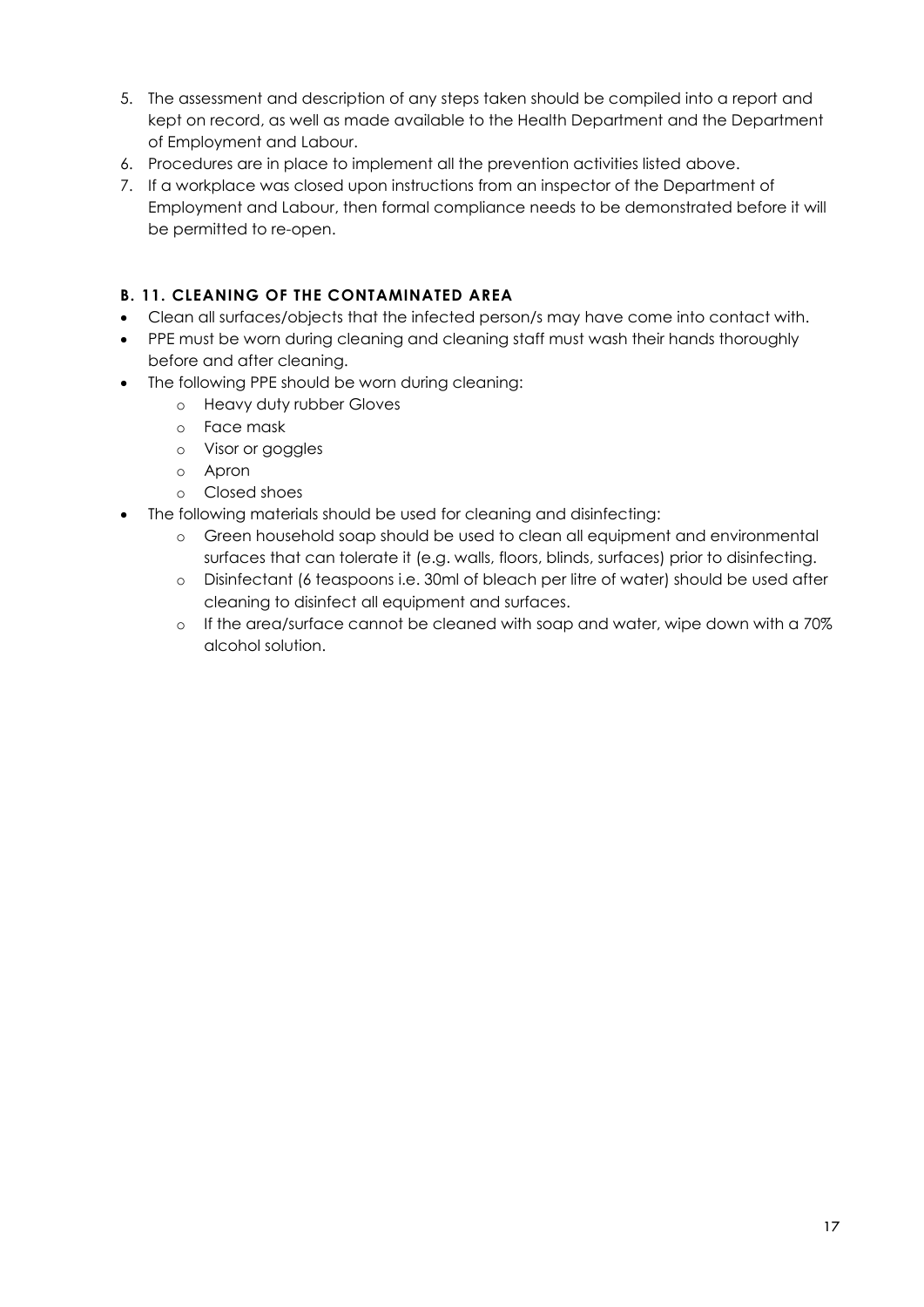#### <span id="page-18-0"></span>**C. SPECIFIC GUIDELINES FOR VARIOUS SECTORS**

This section of the document provides additional guidance to specific sectors with regards to preventing coronavirus infection. It attempts to draw attention to some specific things to attend to within the sector. There will be some overlap with advice in the general section of the prevention guidelines but that is intentional and is because that issue is being highlighted as being important to the sector.

Sectors covered here are:

- 1. Office Workplaces without Public Access
- 2. Banks, Post offices and Government Offices serving the Public
- 3. Public Transport
- 4. eHailing Transport (Uber, Bolt, etc) and Private Taxis
- 5. Petrol filling stations
- 6. Large Retail Stores
- 7. Clothing Stores
- 8. Informal trading and small stores
- 9. Services with prolonged contact (hairdresser, spa, manicure, massage, etc.)
- 10. Construction
- 11. Manufacturing
- 12. Agriculture
- 13. Schools and Crèches

## <span id="page-18-1"></span>**C. 1. OFFICE WORKPLACES WITHOUT PUBLIC ACCESS**

- Where possible work from home.
- Wear a cloth mask when around other people. Don't touch the mask. Take off mask by the strings. Wash hands after taking off the mask.
- Leave main doors to the building open if they are not sensor controlled.
- Move turnstiles with your body and not your hands.
- Usually staff have to touch biometric sensor pads, lift buttons and door handles to access their offices and hence it is very important to wash your hands before you commence work and touch surfaces and equipment.
- Separate desks and work surfaces.
- Don't share equipment, if possible or wipe clean with bleach solution.
- Stagger tea breaks.
- Sit widely separated when having meetings.
- Have teleconference and video conference meetings.
- Sanitise your hands with alcohol sanitiser after you have left the building.
- Change your clothes and wash your hands when you get home.

## <span id="page-18-2"></span>**C. 2. BANKS, POST OFFICES AND GOVERNMENT SERVICES FOR THE PUBLIC**

- Where possible allow clients to arrive with timed appointments.
- Staff and clients must wear cloth masks.
- Spray alcohol hand sanitiser onto hands of clients when they arrive and exit.
- Have staff member stationed at ticket number dispensing device to operate it. Clients then just take the clean paper with the number or get the number sent to their cellphone.
- Space queues 1,5 metres apart by using tape on the floor.
- Clients to sit far apart (>1,5 metres) in waiting area.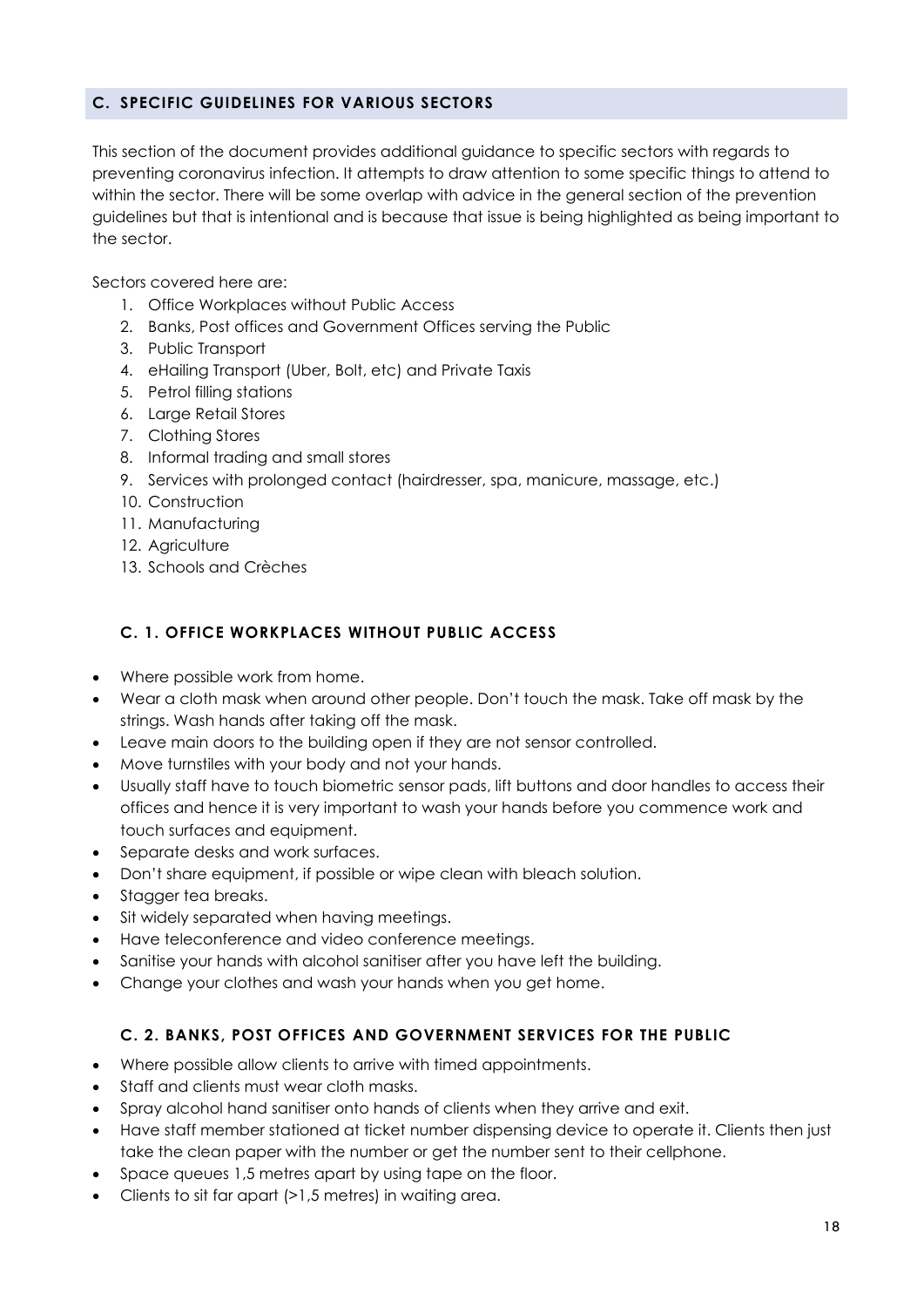- Put clear glass or perspex barriers between clients and staff.
- Spray alcohol hand sanitiser onto hands of clients before and after use of biometric sensor pads.
- Clients should bring their own pen.
- Provide alcohol wipes to clean communal pens before and after use.
- Use contactless payment systems where possible.
- Clients and staff to use alcohol hand sanitiser before and after exchanging money and using cards.
- Wipe all equipment touched by client with alcohol wipes.

# **C. 3. PUBLIC TRANSPORT**

- <span id="page-19-0"></span> Clean the bus and taxi rank with soap and water or your usual cleaning materials during the closure time in the middle of the day and every evening after operations have ceased.
- Wipe down the surfaces at the bus and taxi rank with dilute bleach solution (30ml bleach per litre water) each hour, while the rank is in use.
- Passengers, drivers, guards and rank attendants must wear cloth masks.
- Separate passengers in the queue at the bus and minibus taxi rank by a distance of 1,5 metres. Put 1,5 metre marker lines on the floor and inform passengers to stand behind each marker.
- Do not let passengers open the doors of the minibus taxi. Leave doors open while waiting for passengers. Open the doors for passengers when picking them up along the route.
- Offer passengers alcohol-based hand sanitiser to clean their hands before they enter the minibus tax and as they approach the driver's cubicle in the bus. Spray the hand sanitiser on their hands. Do not give the passengers the hand sanitiser container.
- Rub your hands for 20 seconds with alcohol-based sanitiser after taking money from each customer.
- Do not fully fill the bus or minibus taxi with passengers. Keep it half full.
- Let passengers sit as far from each other as possible.
- Keep the windows open to allow fluid droplets to escape in case a passenger coughs or sneezes during the trip.
- Wipe down the door handles, window ledges and seats with hand sanitiser after each trip.
- Clean with soap and water and disinfect the outside of the vehicle twice per day with a bleach and water solution. Dilute 30ml of bleach per litre of water. Clean it after each operating shift (e.g. after the morning shift and again after the evening shift).
- Wipe down the entire inside of the vehicle with alcohol-based sanitiser twice per day.

# <span id="page-19-1"></span>**C. 4. EHAILING TRANSPORT (UBER, BOLT, ETC) AND PRIVATE TAXIS**

- Drivers and passengers must wear a cloth mask.
- Transport only one person at a time. In large size vehicles you may transport a maximum of 3 passengers.
- When transporting more than one passenger then let passengers sit as far from each other as possible.
- Do not let passengers open the doors of the vehicle. Open it for them.
- As a passenger one should not open doors and should try not to touch surfaces in the vehicle.
- Spray alcohol-based hand sanitiser on passengers' hands before they enter the vehicle.
- Rub your hands with alcohol-based sanitiser after taking money from each customer.
- If you use or a credit card machine, then first wipe the credit card machine with hand sanitiser and then rub your hands with alcohol-based sanitiser.
- Spray alcohol-based hand sanitiser on passengers' hands after exchange of money or use of credit card.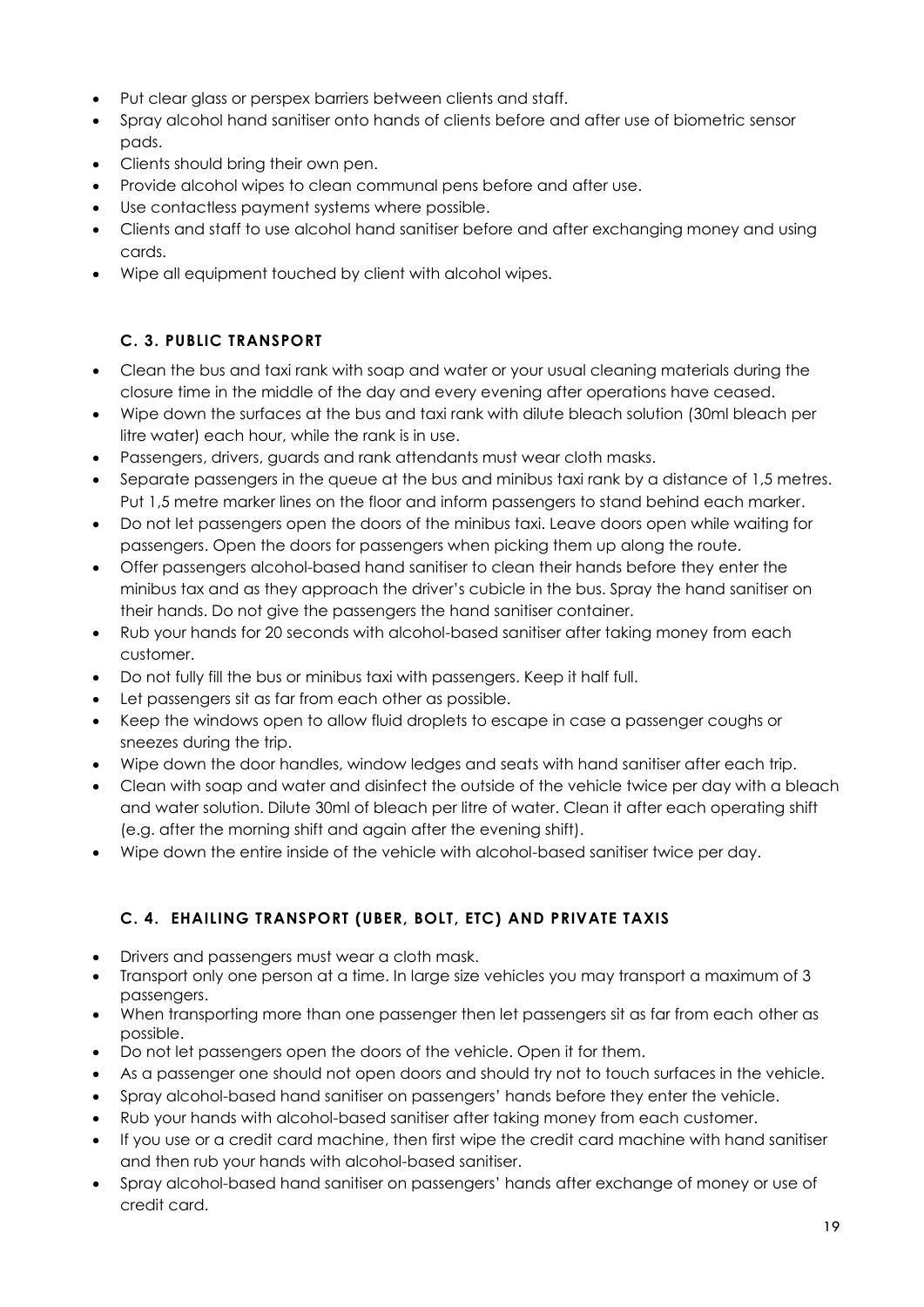- Keep the windows open.
- Wipe down the door handle/s, window ledge/s and seat/s with hand sanitiser after each trip.
- Clean with soap and water and disinfect the outside of the vehicle twice per day with a bleach and water solution. Dilute 30ml of bleach per litre of water. Clean it after each operating shift (e.g. after the morning shift and again after the evening shift).
- Wipe down the entire inside of the vehicle with alcohol-based sanitiser twice per day.

#### **C. 5. PETROL FILLING STATIONS**

- <span id="page-20-0"></span>• Staff and customers must wear cloth masks.
- Petrol attendants should not switch between pumps during a shift if possible.
- Encourage customers to remain in their vehicle unless they need to go to the shop at the petrol station
- Keep a distance of 1,5 metres from the window of the vehicle.
- Do not touch the door, window or door handle
- Offer customers alcohol-based hand sanitiser to clean their hands before they give you money or a card.
- Spray the hand sanitiser on their hands. Do not give the customers the hand sanitiser container.
- Also, offer alcohol-based hand sanitiser to customers when you are finished assisting them.
- Before processing payment via card or cash the attendant should sanitise hands
- Wipe the credit card machine with hand sanitiser before and after assisting each customer.
- Do not touch the customer's hands when handing over the credit card machine.
- The customer should insert/swipe their own loyalty and credit cards.
- Rub hands with alcohol-based sanitiser after you have wiped the credit card machine.
- When making cash payments customers should try and have the exact amount ready.
- Cash payments should preferably be placed in a container and taken to the cashier. Avoid hand-to-hand transfer of cash.
- After handing the container to the cashier, the cashier should place the change in the container – and then sanitise hands.
- Tips should be left in the container. Do not touch tips. Tip them from the container into a separate tip container.
- After emptying the container, the attendant should sanitise hands. Customers should also sanitise their hands at this point.
- At the end of each day clean the pumps and surrounding equipment by wiping with a dilute solution of bleach. Dilute 30ml of bleach per litre of water.

# <span id="page-20-1"></span>**C. 6. LARGE RETAIL STORES**

#### <span id="page-20-2"></span>**6.1Online electronic shopping**

- Provide and encourage customers to shift to online shopping.
- Ideally online shopping should be paired with a delivery service.
- If a delivery service is not available provide a separate section of the shop for collection of online orders.
- Physical collection of online orders by the customer should then ideally be done on an appointment system basis.
- A separate section of the shop should be designated for collection of online orders.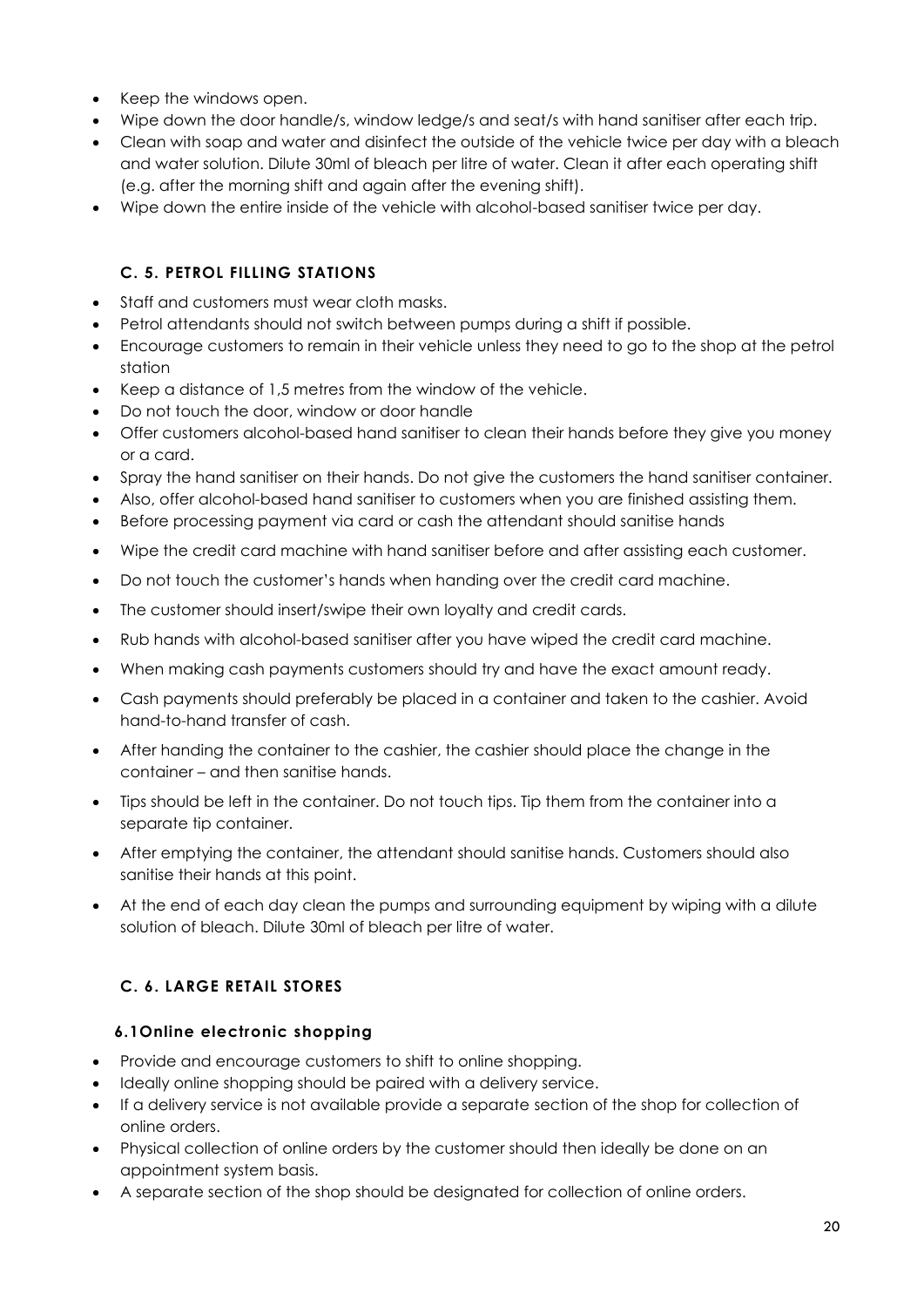• The access and queuing system for collecting online orders should be organised on the same basis as below.

## <span id="page-21-0"></span>**6.2. Store entrance**

- Use only a single entrance/exit as far as possible.
- Keep doors open to minimise touching door handles.
- The number of people in the store (including staff and customers should be limited to one person per 6 square metres (i.e. floor meterage divided by 6).
- Position staff at the entrance to the store to direct entry/exit and monitor queuing. The staff placed at the entrance of the store should keep track of the number of people in the store at any time.
- When the store is full customers should queue outside or be given a time to return. Once full then do not allow anyone to enter until someone has left.
- Use 1,5 metre floor markings to indicate where customers should queue and encourage customers to use shopping trolleys as a means of physically distancing from others.
- Direct customers to leave a space between their trolley and the next person and direct them to stand behind the floor markings while they wait outside the shop.
- Sanitise shopping trolleys and basket handles before and after use by each customer.
- Provide customers with sanitising wipes at trolley/basket points.
- If possible, remove shopping baskets and only allow the use of trolleys as this helps with physical distancing.
- Anyone entering the store must wear a cloth mask and must first sanitise their hands.
- Only a single member of each household should be allowed into the store and any other person accompanying the customer must remain outside the store. (Please use discretion for exceptional circumstances e.g. single parent with young children).

# <span id="page-21-1"></span>**6.3. Aisles and products**

- Designate a direction of travel for aisles (i.e. make aisles "one-way") by placing arrows on the floor.
- Prevent bottlenecks in aisles by limiting restocking of shelves during trading hours or closing aisles while restocking to prevent bottlenecks.
- Space out items on shelves to minimise people crowding together.
- Place signage encouraging customers to make a selection before touching the item so that they do not touch multiple items.

# <span id="page-21-2"></span>**6.4. Till points**

- Maintain physical distancing between customers at till points using floor markings spaced at 1.5metre intervals to indicate where it is safe to queue.
- Perspex guards can be installed at till points to create a barrier between cashiers and customers. If installed these guards must be cleaned regularly using soap, water and disinfectant (dilute bleach or alcohol solution).
- Signage should be present instructing staff and customers not to touch the Perspex guards.
- Consider only placing a cashier at the till point instead of both a cashier and a packer. If this is not possible, arrange the till workspace to ensure distancing between the cashier and packer.
- Consider using only alternate tills if the till points are close to each other and no physical barrier is possible.
- Cashiers and packers must sanitise their hands before and after assisting each customer.
- Additionally, the customer should also sanitise their hands before being assisted. The cashier should spray the hand sanitiser onto the customer's hands rather than handing the customer the bottle.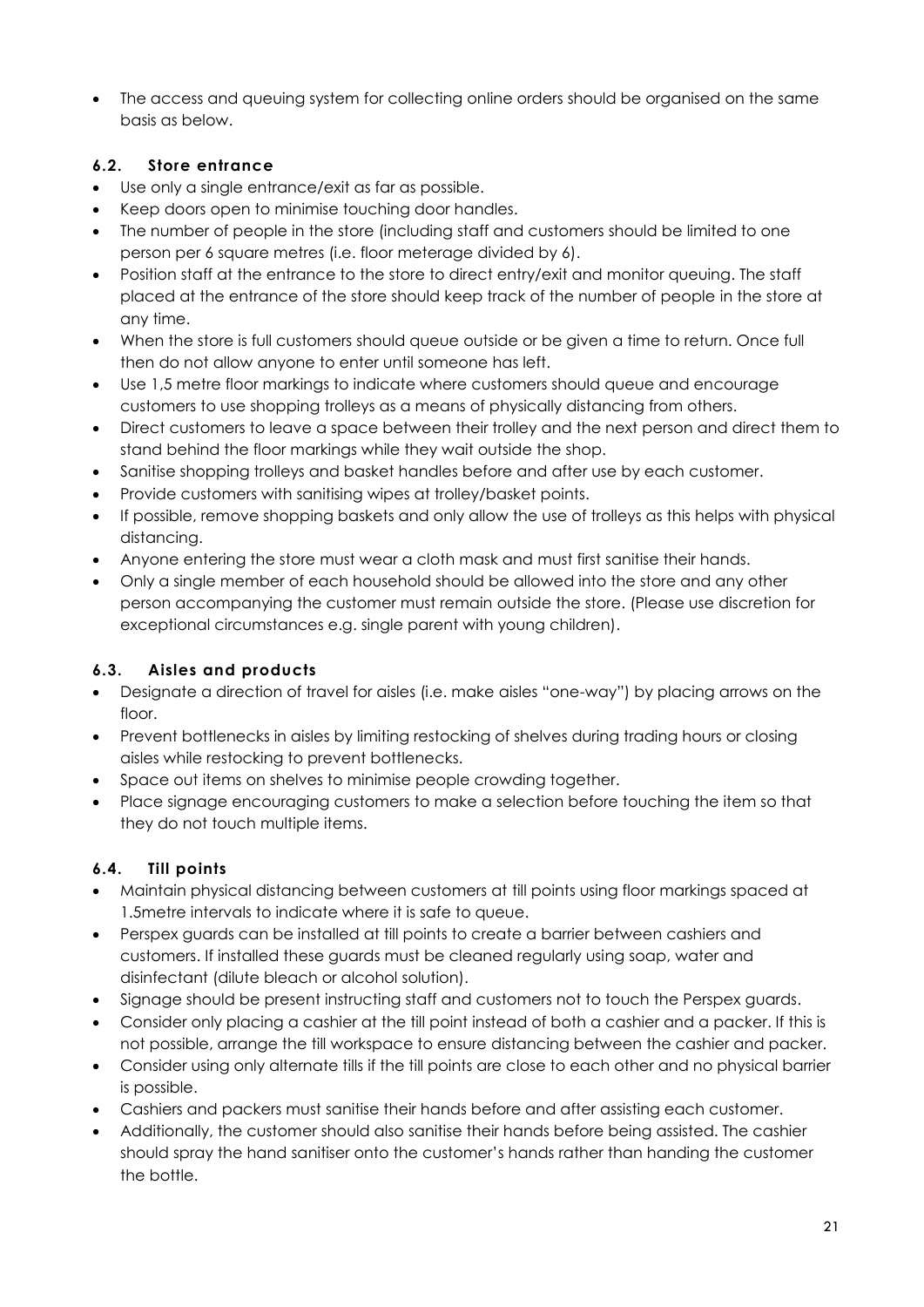- Digital payment options must be encouraged. However, where card machines are used, ask customers to swipe their own loyalty/credit cards instead of handing over to the cashier.
- If customers use their own shopping bags, encourage them to wash the bags after each use.
- The surface area, till and card machine must be sanitised between customers. Cashiers should sanitise their hands after they have wiped down the surface area, till and credit card machine.

## <span id="page-22-0"></span>**6.5. Self-service food stations:**

- Self-service food stations in which food items such as salads, and cooked food are left partially covered or uncovered so that customers can help themselves, should be closed.
- These food points should be converted to ones where staff serve the customers by dishing the food into containers.
- Where fresh produce is sold, signage should be displayed encouraging customers to make a selection before they touch the item, so that customers do not touch multiple items which may then spread infection.

## <span id="page-22-1"></span>**C. 7. INFORMAL TRADING AND SMALL STORES**

- All people working at the stall and store must wear a cloth mask.
- Ask staff and people assisting you about symptoms of coronavirus infection and if they have then refer them to a testing centre.
- Don't touch the mask. Take off the mask by the strings. Wash your hands after taking off the mask.
- Ask customers should wear a mask.
- It is very important for you and all staff to wash your hands or use alcohol based hand sanitiser before you set up your stall or store.
- If you have an inside store then make sure that people are more than 1,5 metres apart inside the store. You might not want to let more than 2 people in at a time, depending on the size of the store.
- Put markers on the ground to show customers where to stand to be 1,5 metres away from each other. This can be by drawing lines on the ground or by placing coloured sticks on the ground.
- Ask customers not to touch the goods.
- Place a clear glass or perspex barrier at the till point of an inside store and place signs and ask people not to touch the clear barrier.
- If you have unused clean packets then place items in the packet before passing it to the customer.
- Don't touch the customer's hands when passing the packet. Keep a distance by placing the packet down and then the customer takes the packet.
- If customers bring their own packets then pass items to the customers without touching their hands.
- Ask customers to pay with the exact amount where possible
- If safe to do so then ask customer to place money in an open box and spread it out so that you can check the amount. They should not touch the box.
- Decant the money into a safer container after the sale without touching the money.
- Provide change from a 'clean money' container if safe to do so. Clean money is money that you have previously cleaned with an alcohol sanitiser beforehand or which has been left untouched for 7 days.
- If the above is not possible then spray alcohol based hand sanitiser on customers' hands before they give you money.
- Rub your hands with alcohol based hand sanitiser after each time you receive money and hand over change.
- Spray alcohol based hand sanitiser on the customer's hands.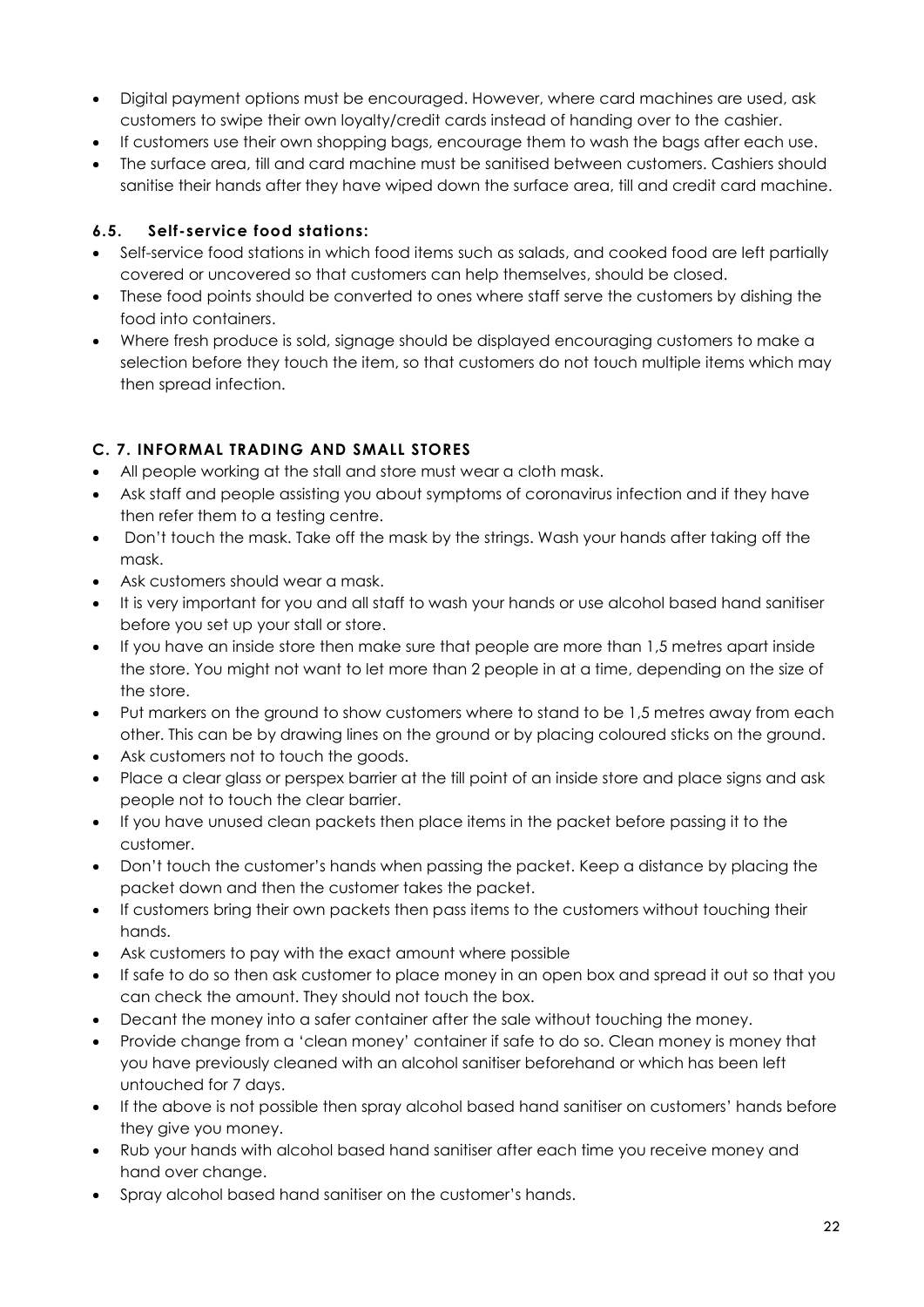- Where possible use contactless electronic payments such as 'Snapscan' and 'tap'.
- Wipe the table top, or till counter area regularly with alcohol based sanitiser.
- Ensure that communal kitchen areas and toilets are kept clean by arranging cleaning routines including a cleaning roster if many businesses use the same facilities.

## <span id="page-23-0"></span>**C. 8. CLOTHING STORES**

- Manage store entrance and till points as described for large retail stores.
- Display items widely enough dispersed so that customers and staff do not brush up against them when walking past.
- Display clothing items appropriately so that customers can easily identify the correct size without searching through and touching multiple items.
- Similarly, display the prices of items clearly so that customers do not touch and search through the item to find the price.
- Encourage customers not to touch multiple items before selecting one.
- Do NOT have "mixed articles in reduced price boxes" which customers have to scratch through.
- Fitting rooms should NOT be used.
- Ensure that your store has a clear policy for clothing returns.
- Returned clothing should be stored separately from other clothing in a designated area and should not be sold for at least 1 week after being returned, as any viruses would then have expired.

## <span id="page-23-1"></span>**C. 9. SERVICES WITH PROLONGED CONTACT (HAIRDRESSER, SPA, MANICURE, MASSAGE)**

- Minimise queuing by implementing appointment systems as far as possible
- Where queuing is necessary, ensure that customers adhere to physical distancing by placing markers on the floor to delineate 1.5m intervals. Reiterate this by displaying appropriate signage and allocating a staff member to monitor that this is being applied.
- If a seated waiting area is used, seat people away from each other and limit the number that can be accommodated. If the waiting capacity is reached, encourage clients to either make an appointment or return later rather than queuing outside the waiting area.
- Staff should sanitise their hands before and after any customer interaction that will involve physical contact.
- Customers should also sanitise their hands before and after the interaction with the staff member.
- Consider the use of perspex screens or guards to create a barrier between customers and staff and also between individual customers.
- Discourage customers from touching products. They should ask a staff member for help instead.
- Do not provide customers with magazines or newspapers.
- Do not serve refreshments to customers.
- Counters, credit card machines and other objects that customers come into contact with must be cleaned after each customer.
- Gloves are not recommended unless they can be used only for a single interaction and then disposed of. If this is not possible then staff should rather wash or sanitise their hands between each customer interaction.
- Both clients and staff who will come into close contact with each other must wear a cloth face mask at all times.
- Objects/equipment that have come into contact with the client must be cleaned before the next use.
- Where possible use disposable items or ask customers to purchase their own e.g. nail file.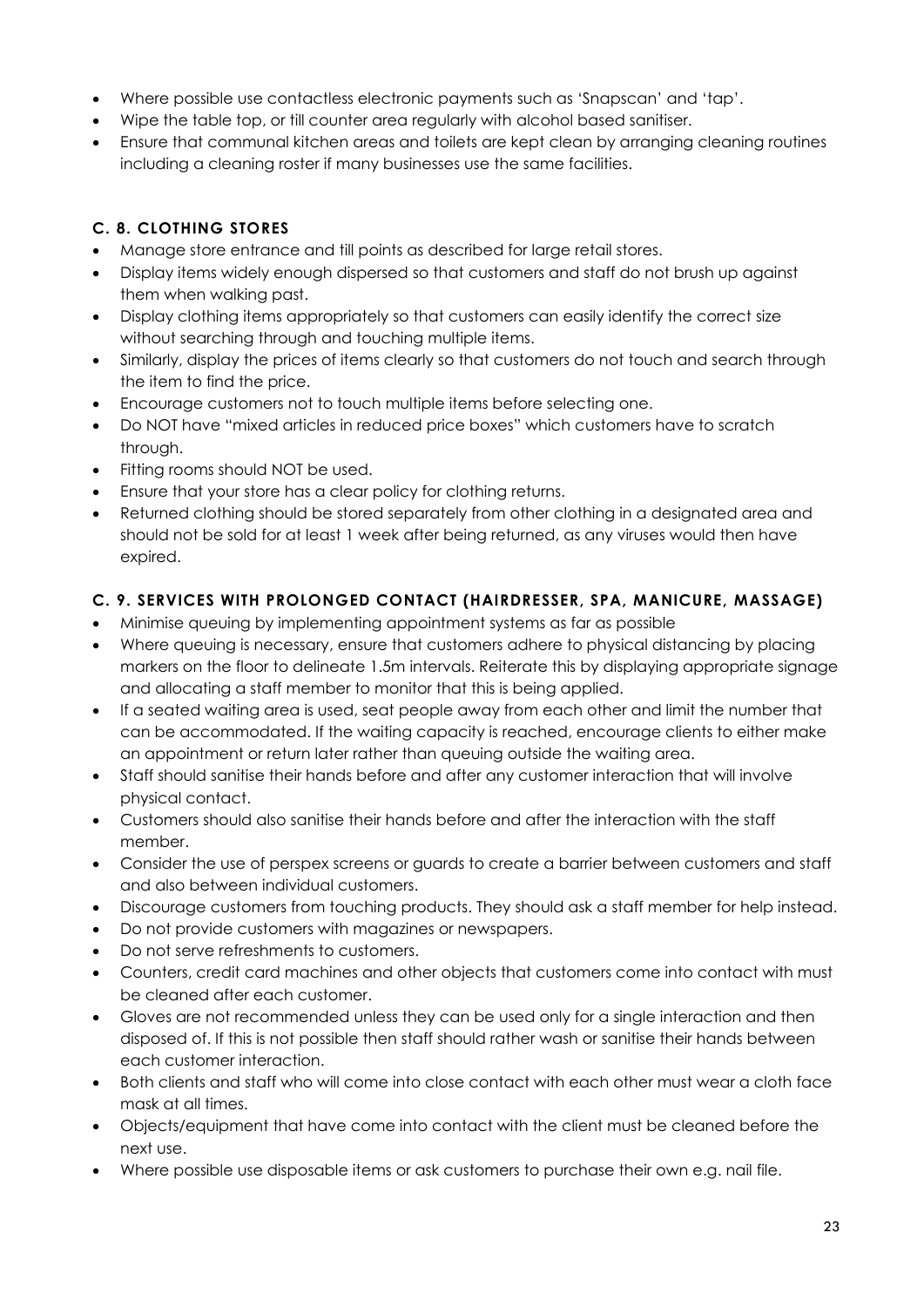## <span id="page-24-0"></span>**C. 10. CONSTRUCTION**

- A risk assessment must be conducted at each new site prior to construction beginning. As far as possible this must be done with the assistance of occupational health and safety practitioners.
- Continue to use safety PPE that is required for each construction activity.
- Where possible to be used with other safety equipment, cloth face masks must be used by all workers.
- There must be no sharing of PPE
- Where possible don't share equipment.
- If equipment must be shared, then clean it with alcohol-based hand sanitiser before the next person uses it.
- Travel to work and to construction sites must adhere to physical distancing measures and all windows in the vehicle to be open for the duration of the trip. Only 50% occupancy of the vehicle allowed and all occupants to wear cloth face masks. Upon entering and exiting the vehicle all occupants should sanitise their hands. The vehicle must be cleaned daily.
- Site supervisors must design work patterns to allow for physical distancing of 1.5 metres between workers and limit the number of workers on site accordingly
- Tools are not to be shared or if not possible then tools must be cleaned between use
- Employers must ensure that there is access to soap and water, hand sanitiser and bins for disposing of waste at various points around the site
- Avoid portable toilets where possible, however, if these cannot be avoided then clean them more frequently (4 times per day) with a bleach solution. Use 30 ml bleach with a litre of water. Wear disposable gloves. Wash hands afterwards.

# <span id="page-24-1"></span>**C. 11. MANUFACTURING**

- Staff and visitors to wear cloth masks.
- Leave main doors to the building open if they are not sensor controlled.
- It is very important tor staff to wash their hands before they commence work and touch surfaces and equipment.
- Work areas/surfaces of employees should be separated by at least 1,5 metres.
- Where not possible to separate work areas/surfaces then clear glass/perspex screens should be placed between them.
- Where possible don't share equipment.
- If equipment must be shared, then clean it with alcohol-based hand sanitiser before the next person uses it.
- If items need to be touched by many people (e.g. on conveyor belt) then disposable gloves should be worn.
- Gloves should be removed and discarded in a bin whenever breaks in the activity is taken and staff should immediately wash their hands.
- Clean and disinfect communally used surfaces (e.g. conveyor belts) after each shift.
- Where practical, work clothes should be left at the work site and laundered in bulk using standard safety precautions during laundering.
- Follow general rules of staggered breaks, keeping staff in separate teams, screening staff before they start a shift, cleaning kitchen, staff room and toilets.

# <span id="page-24-2"></span>**C. 12. AGRICULTURE**

- Staff and visitors to wear cloth masks during inside activities and during group transport.
- Do not fully fill the worker transport vehicle with passengers. Keep it half full.
- Let passengers sit as far from each other as possible and keep the windows open.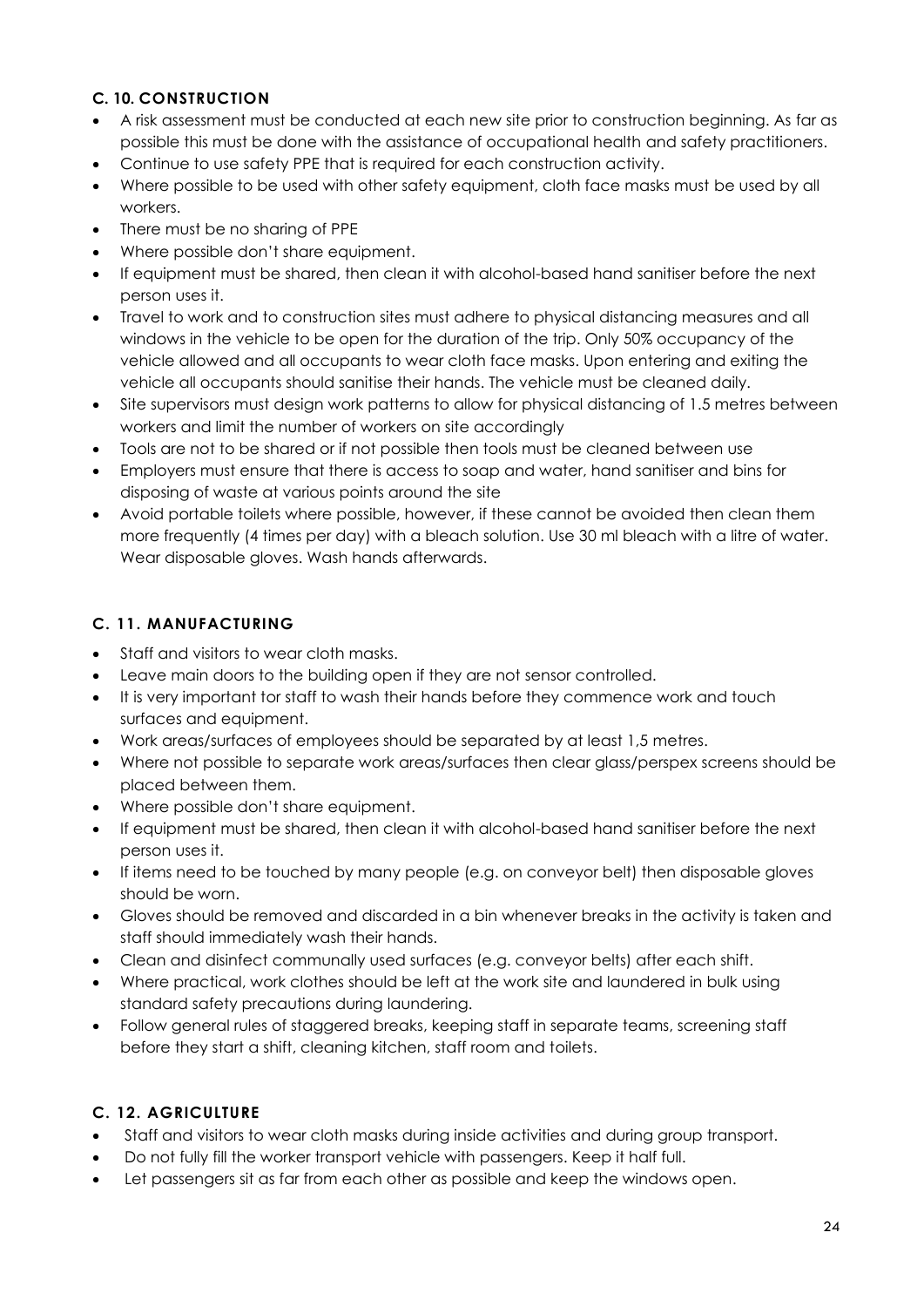- Wipe down the door handles, window ledges, seats and back of 'bakkie' with alcohol sanitiser after each trip.
- Clean with soap and water and disinfect the outside of the vehicle and the back of the 'bakkie' twice per day with a bleach and water solution. Dilute 30ml of bleach per litre of water. Clean it after each operating shift (e.g. after the morning shift and again after the evening shift).
- Where possible don't share equipment.
- If equipment must be shared, then clean it with alcohol-based hand sanitiser before the next person uses it.
- For seasonal workers acquire the proper documentation for them to travel to the workplace and back home, before and after the seasonal work. Transport should be done in a safe manner as outlined above.
- Staff should be advised that good hand hygiene and surface hygiene does not end when the workday ceases but should extend to their homes.
- Adequate provision of water access, bleach and alcohol sanitiser for home use, should be provided to staff.
- Follow general rules of staggered breaks, keeping staff in separate teams, screening staff before they start a shift, cleaning communal areas and toilets.

# <span id="page-25-0"></span>**C. 13. CARE FACILITIES AND OLD AGE HOMES**

## **13.1 Prevention of COVID-19 Transmission**

- Education/Training:
	- o Educate staff, volunteers, patients/residents and visitors on COVID-19
	- o Provide regular communication to families of patients/residents regarding the measures you are taking to prevent COVID-19 transmission and/or manage COVID-19 cases.
- Screening:
	- o Screen staff daily for symptoms of COVID-19 (See detail in Part A above)
	- o Screen patients/residents (including temperature check) daily for symptoms of COVID-19.
	- o Screen new patients/residents to the facility at the time of admission.
	- o Ensure that the facility designates an isolated space to care for a resident/patient that becomes a PUI/is diagnosed with COVID-19.
- Physical distancing:
	- o Restrict visitations to compassionate care or end of life situations only. Inform families that you will consider visitation requests outside of these situations on a case by case basis.
	- o When visits are allowed, screen visitors before allowing entrance to the facility and ensure that visitors wear cloth face masks.
	- o If the resident/patient being visited has been diagnosed with COVID-19 and visitors will be in close contact with the resident/patient, then visitors must wear a face mask, goggles, apron and gloves.
	- o If the resident/patient being visited is not suspected of having COVID-19, then visitors may wear a cloth face mask and apron.
	- o Consider virtual visitations where possible e.g. using video conferencing.
	- o Ensure physical distancing of 1.5 metres between residents/patients.
	- o Cancel group activities and limit the use of shared spaces/communal areas as far as possible.
	- o If a dining hall is used, consider staggered meal times. Alternatively, consider serving residents/patients meals in their rooms.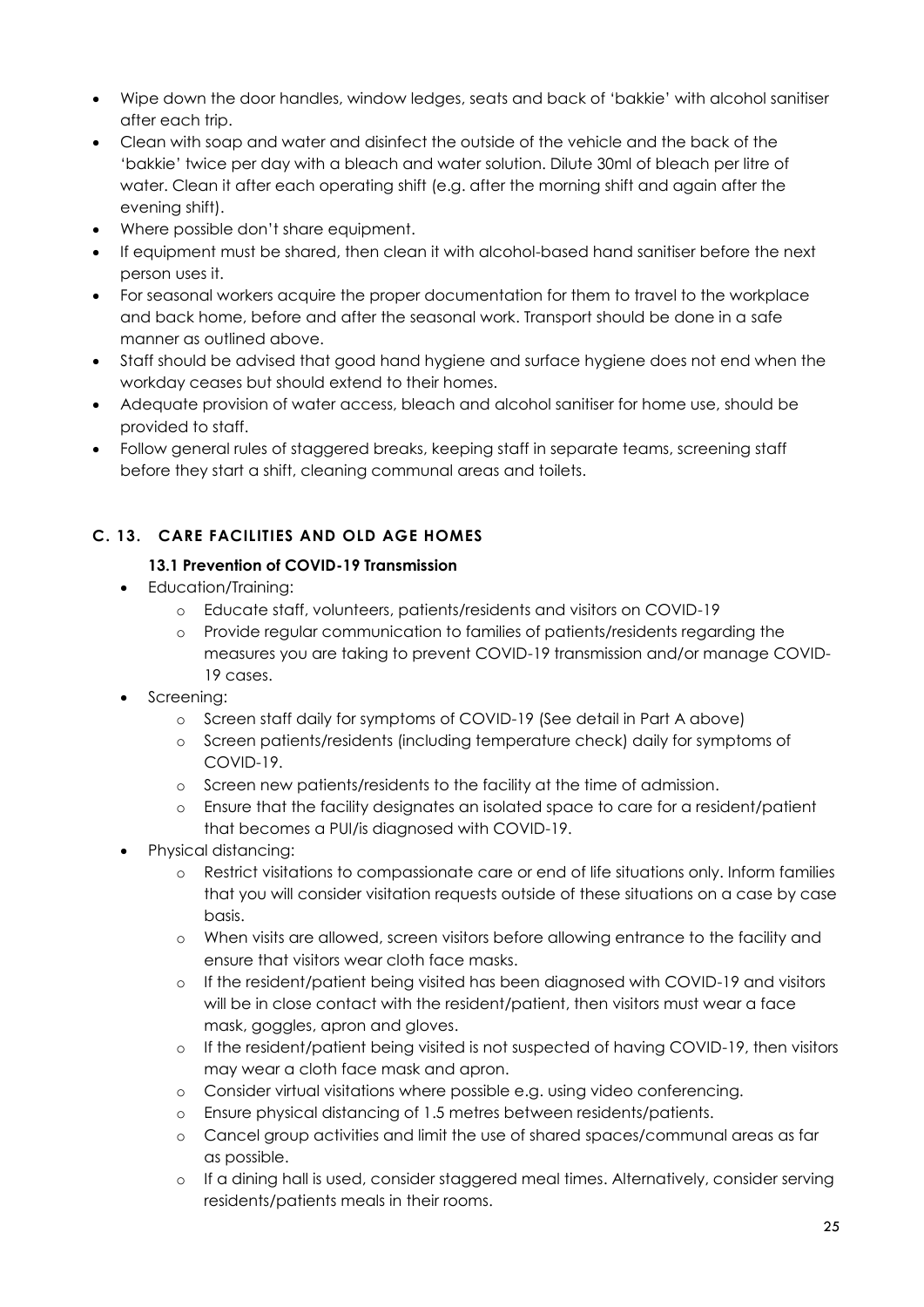- o Where medical consultation is required (e.g. with an off-site medical specialist), consider telehealth consultation.
- o In the absence of regular social interaction, strengthen mental health/psychosocial support to residents/patients.
- Use of PPE:
	- o Residents/patients should wear cloth face masks except when in their own private room.
	- o Residents/patients with intellectual disability or who may have difficulty wearing a cloth face mask should be isolated from other residents/patients as far as possible.
	- o Staff should wear appropriate PPE as indicated in the *Provincial Guidelines for PPE Use.*

#### **13.2 Management of a resident/patient diagnosed with COVID-19:**

- If a resident/patient has symptoms consistent with COVID-19, they should be isolated immediately in a designated room.
- Arrange for the resident/patient to be tested and continue to care for the patient/resident in the designated room while awaiting test results.
- Limit the number of staff entering the room to one staff member per shift.
- In the case of a resident that is intellectually disabled and cannot be isolated, consider quarantining them in the designated room together with a designated staff member or one staff member per shift. The staff member should wear appropriate PPE (Refer to *Provincial Guidelines for PPE Use.)*
- Quarantine any other residents/patients and staff members who came into close contact with the ill resident.
- If the resident/patient tests positive for COVID-19, continue to isolate them and monitor their clinical condition to evaluate whether further care (e.g. hospital admission) is required.
- If hospital admission is required then contact the nearest hospital and arrange transport with the ambulance services.
- If there are multiple residents/patients diagnosed with COVID-19 at the facility, each resident/patient should as far as possible be isolated in single rooms.
- Where isolation in single rooms is not possible, consider cohorting several COVID-19 patients within a larger room.
- Do not cohort PUI's with confirmed positive COVID-19 residents/patients.
- As far as possible keep PUI's separate from each other as among these some residents/patients will be COVID-19 positive and others will be negative.
- As far as possible, keep staff in these areas separate i.e. ensure that staff who work in COVID-19 areas within your facility do not also work in non-COVID-19 areas.
- Catering:
	- o Catering staff should use appropriate PPE (Refer to *Provincial Guidelines for PPE Use.)*
	- o Used crockery, cutlery and trays from PUIs/COVID-19 residents/patients should be treated as infectious and catering staff should wear gloves when handling these.
- Laundry:
	- o Treat linen from PUIs/COVID-19 residents/patients as contaminated linen.
	- o Routine procedures for the packaging and sealing, collection and laundering of contaminated linen apply.
- Waste Management:
	- o Routine procedures for the collection and disposal of red bags with infectious waste applies.
	- o For waste from PUIs/COVID-19 resident/patient rooms:
		- Waste should be discarded into designated healthcare risk waste boxes fitted with 2 red liners (double bagged)
		- The inner bag is to be sealed with a cable tie when three quarters full.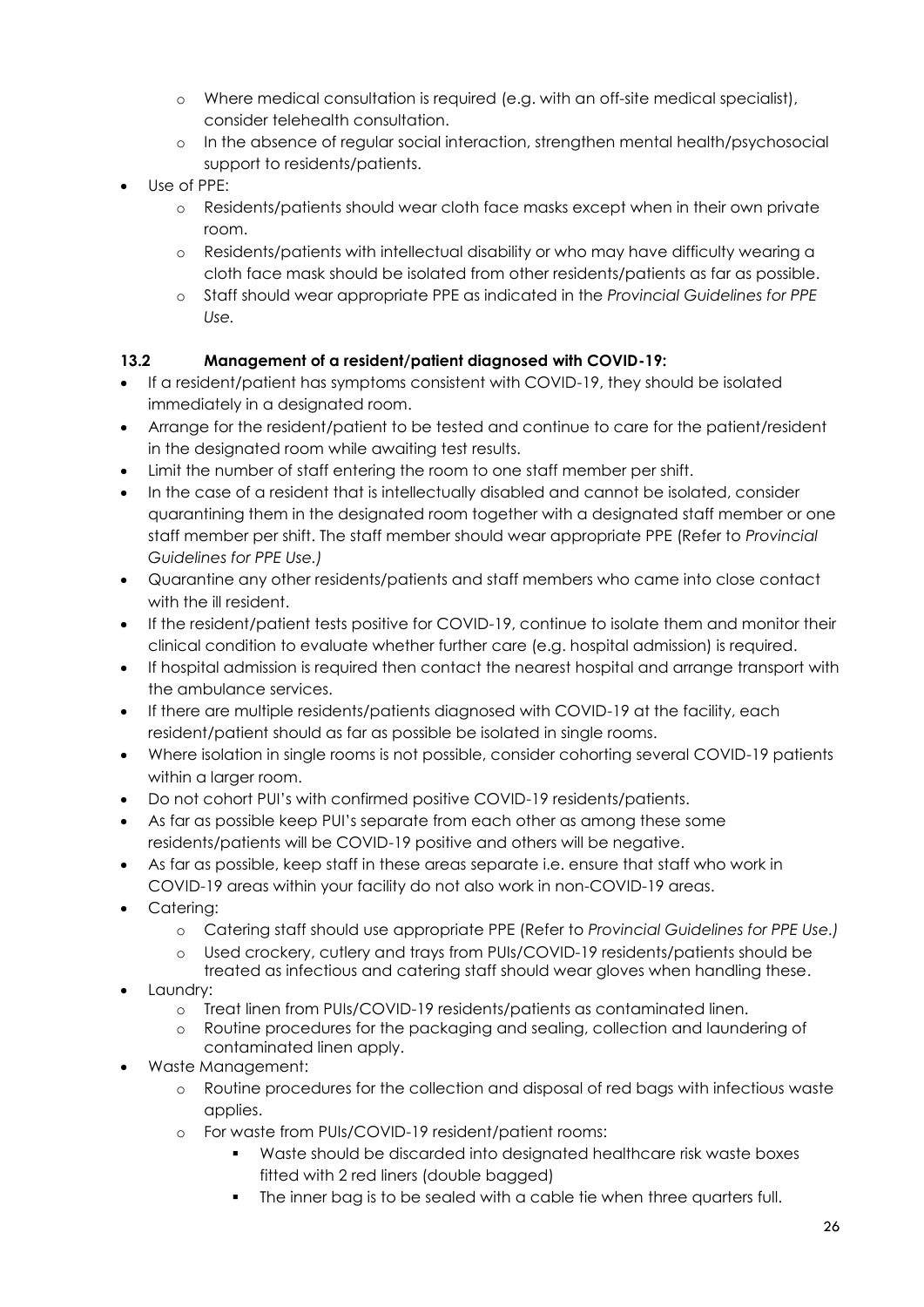- The outer liner must be cable tied and the box closed and sealed with tape.
- The health care risk waste (HCRW) box must be clearly marked "COVID-19" and is to be taken to the facility's HCRW central storage area.

## <span id="page-27-0"></span>**C. 14. SCHOOLS AND CRÈCHES**

## **14.1 Practical Steps for Preparation of the School, Educators and Learners**

- Risk Assessments for learners and cshool staff
	- o Enlist the support of parents and caregivers to identify learners and school staff who are at increased risk of severe disease (e.g. immunocompromised, chronic illness) and work with them to make arrangements for remote learning where possible.
- Training teachers and support staff Train teachers and support staff on the following (at a minimum):
	- o How COVID-19 is spread
	- o What the symptoms of COVID-19 are
	- o What measures they must put in place to prevent the spread of COVID-19
	- o How to put on, take off, store and clean a cloth face mask
	- o What to do if they have any symptoms consistent of COVID-19
	- o What to do if they have been diagnosed with COVID-19
	- o What to do if they have come into close contact with someone who has been diagnosed with COVID-19
	- o How to wash and sanitise their hands correctly
	- o How to communicate with learners about COVID-19 in an age-appropriate and sensitive manner
- Educating learners
	- o Educate learners on the items listed above.
	- o Try to incorporate coronavirus/infection prevention/healthy habits into the learning material to reiterate the messaging.
	- o Use videos, games and songs to best communicate the message to learners.
- Communication with parents/caregivers
	- o Strengthen communication channels with parents/caregivers.
	- o Ensure that the school has the updated contact information (contact numbers and home addresses) for each parent/caregiver. This will be very important if cases are identified at the school and quarantining learners is necessary.
	- o Ensure that the school has updated information on who is authorised to collect learners from school.
	- o Ensure that parents/caregivers are aware of the school's policies and protocols relating to COVID-19.
	- o Engage with parents/caregivers who have concerns about the safety of their child.

#### **14.2 Practical Measures to Prevent Coronavirus Infection in Schools and Crèches**

- <span id="page-27-1"></span>• Staying home when unwell
	- o Anyone (educators, support staff, learners) must stay home if unwell and contact the **provincial COVID-19 hotline on 021 928 4102** for guidance on testing if symptoms are suggestive of COVID-19.
	- o The school should strictly enforce rules about learners staying home when they are unwell and communicate this to parents/caregivers.
- Screening teachers and support staff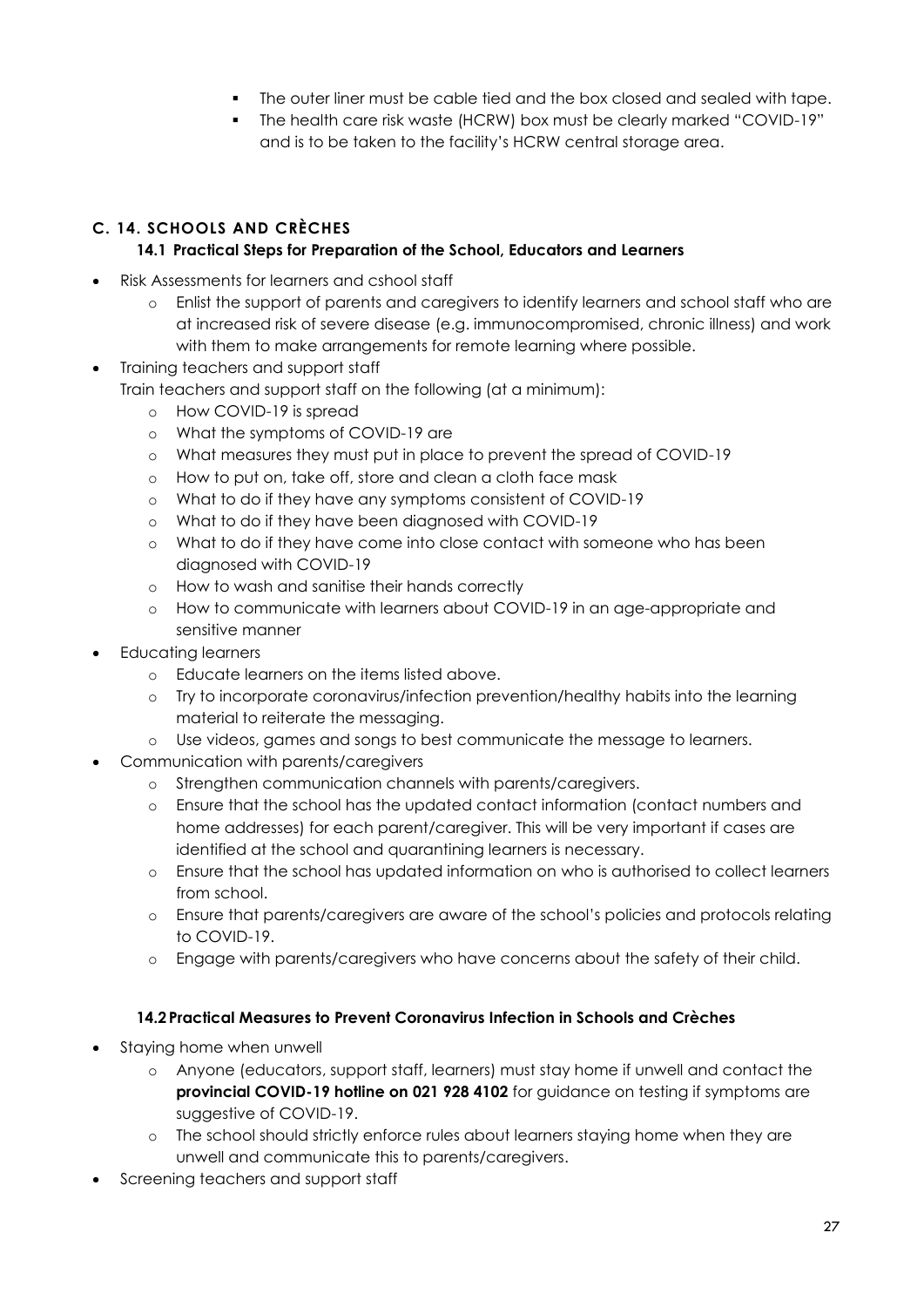- o All teachers and support staff must be screened for symptoms of coronavirus infection daily upon arrival at the school. Where available, a non-contact thermometer (thermal scanner) can be used for temperature checks. A temperature above 38 degrees is suggestive of possible coronavirus infection.
- o Any employee with **any** of the symptoms suggestive of COVID-19 should not be allowed to commence work. They should be provided with a surgical mask or a cloth mask, should wash their hands, and should be transported to a coronavirus testing centre.
- Screening learners
	- o Learners should be screened for symptoms of coronavirus infection daily upon arrival at the school.
	- o Each school must decide how best to screen learners within the resources available to them. Schools may make use of an electronic screening tool or a paper-based tool. Screening should be done at the entrance to the school and can be done by a designated educator/staff member.
	- o For crèches/younger learners who cannot communicate their symptoms or lack thereof, consider placing a symptom screening sheet in a communication book that is used between the school and parents/caregivers. Ask parents to sign the sheet daily to record whether their child has the listed symptoms or not. If a thermometer is available in the home, parents can also check and record their child's temperature daily. As with all objects, handling the book must be minimised and hands must be sanitised after handling.
	- o Educators, parents/caregivers and learners must be aware of the procedures that will follow in the event of a learner screening positive i.e. having one of the symptoms suggestive of coronavirus infection.
	- o **If a learner has any of the symptoms suggestive of coronavirus infection:**
		- The learner will not be allowed to enter the school. The learner must be isolated in a designated section of the school/area within a classroom (e.g. sick bay) and provided with a face mask if they do not already have one. The parent/caregiver must be contacted and asked to collect the learner immediately. Only allow a single educator/staff member to have contact with the learner while waiting for the parent/caregiver.
		- The learner may return to school once they have been assessed by a healthcare professional either in the private sector or at public sector coronavirus testing centres, if it is determined that they are unlikely to be infected with coronavirus. (Proof of assessment may be required.)
		- If they are likely to have coronavirus infection and have been tested, then they will need to be isolated at home or at an isolation facility. Should this occur then a mechanism for ongoing learning for the learner should be implemented by the school.
	- o **If a learner becomes unwell during the course of the school day**
		- Immediately isolate the learner from others in a designated area (e.g. sick bay) and follow the advice provided above in the case of a learner with a positive symptom screen.
	- o In the case of a learner that has a positive symptom screen or becomes ill during the course of the day, there is no requirement for people who came in close contact with the learner to quarantine while the learner is awaiting the test results.
	- o Quarantine will only become necessary for close contacts if COVID-19 is confirmed by a positive test.
- Pick-up and drop-off:
	- o Consider staggering pick-up and drop-off times to limit the number of people (parents and learners) at the school at these times.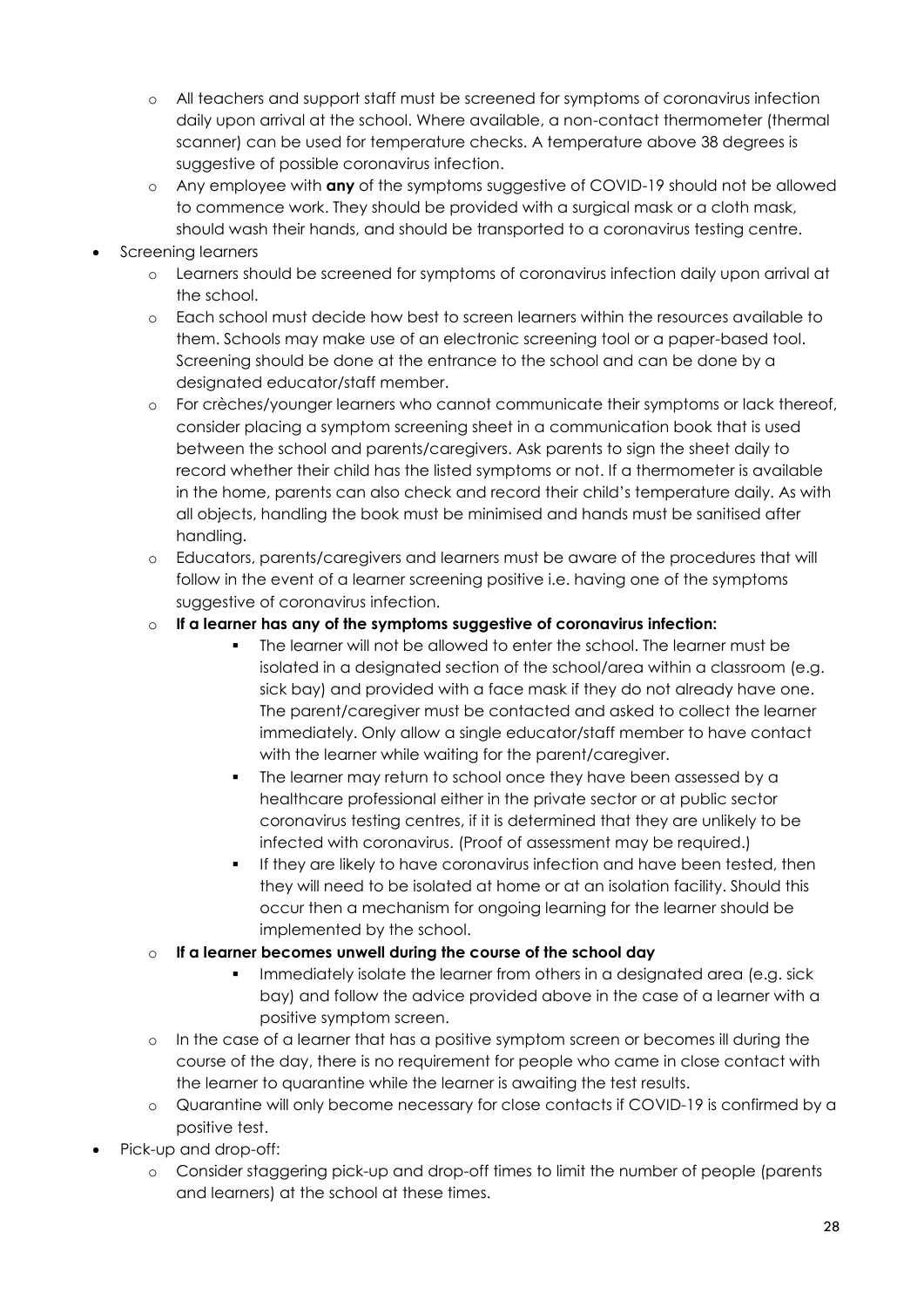- o Instead of allowing parents/caregivers to come into the school building, have each class educator meet learners at the school entrance at the start of the day and escort them to the exit at pick-up times. Position a staff member at the entrance to coordinate this process and ensure that educators are fully aware of who is authorised to collect learners.
- o Where possible grandparents and elderly caregivers should not pick-up or drop-off learners at school because they would be at increased risk for contracting severe disease.
- School transport services
	- o School transport vehicles must follow the guidance for public transport services i.e. the number of passengers should not exceed 50% of the vehicle occupancy, passengers must sit as far from each other as possible, all windows must be opened and the vehicle must be cleaned regularly. All passengers must wear cloth face masks for the duration of the trip.
	- o As far as possible, the driver should remain in the vehicle during drop-off and pick-up.
	- o Transporting learners at 50% capacity of the vehicle would mean and increase in trips and hence either more vehicles would need to be deployed or pick-up time s are stretched out with similar class time then also commencing later (synchronised platooning of transport and classes).
- School schedule
	- o Educators should move from class to class for lessons rather than requiring learners to move about the school to different classrooms.
- In the classroom
	- o Place a hand sanitiser station at the door of each classroom and ensure that any person entering or leaving the classroom sanitises their hands.
	- o Desks should be arranged in rows with the desks facing forwards to minimise learners being in face to face contact with each other.
	- o There should only be one learner at each desk as far as possible.
	- o Learners should sit at the same desk each day.
	- o Space desks as far as possible from each other as the room will allow.
	- o Open all windows and keep the doors open as far as possible to allow for maximum ventilation.
	- o Rearrange lesson plans and activities to minimise sharing of books/materials and passing items back and forth.
	- o Learners should not share items such as pens, rulers, calculators etc.
- School bathroom facilities
	- o Place a hand wash/sanitiser station at the entrance to the bathrooms.
	- o Limit the number of people in the bathroom at any time and monitor that the number allowed is not being exceeded.
	- o Ensure that all bathroom facilities are in working order and expedite repairs.
	- o Ensure that bathrooms have water and soap available at all times.
	- o Hands must be washed with soap and water after using the bathroom.
	- o Do not use shared towels in the bathroom, use paper towels that can be disposed of in a sealed bin after use.
- Break times
	- o Stagger break times so that fewer learners are on break at a time and to limit the mixing of learners from different classes.
	- o Learners should sanitise their hands before leaving the classroom and again upon returning to the classroom.
	- o Learners should not sit close to each other in groups. If there are tables at which learners sit during the break times, these tables must be cleaned regularly and between uses.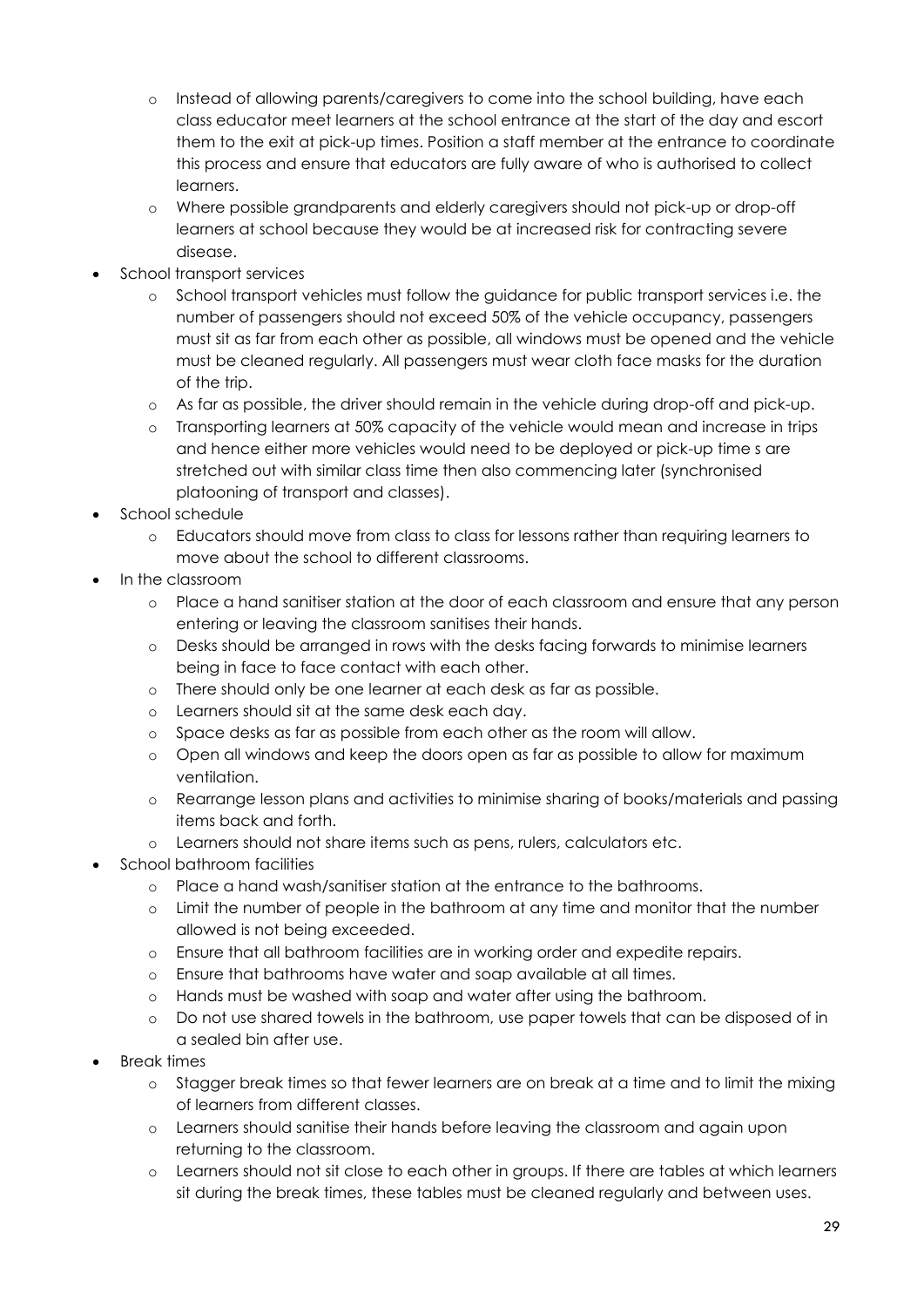- o Don't allow learners to play games that require physical contact during the break times.
- School feeding schemes
	- o Food preparation must adhere to strict hygiene standards.
	- o Staff involved in food preparation must also be screened daily.
	- o These staff members must make use of appropriate safety wear (i.e. gloves, hairnet, apron) when preparing food and adhere to strict handwashing practices.
	- o Consider preparing meals that can be eaten from disposable containers.
	- o All eating utensils and food containers must be washed thoroughly before and after each use. Consider storing each learner's food container and utensil in a separate labelled bag if possible so that each learner uses the same items daily.
	- o Learners must wash their hands with soap and water at the entrance to the dining area.
	- o Rather than handing the food to the learner, consider minimising the touching of hands by placing the food on a table from which the learner can collect the food.
	- o The dining area must be cleaned before and after each use. This includes all tables, chairs and other surfaces.
	- o As far as possible, learners must be seated away from each other (e.g. only occupy alternate seats).
	- o Learners must wash their hands again with soap and water when exiting the dining area.
- School tuck shops and vendors outside school property
	- o School tuck shops and vendors outside the school property should not be opened
	- o Learners should not be allowed to congregate in groups while awaiting collection by parents or transport services.
- Extra-curricular activities including sports
	- o Extra-curricular activities and sports as well as any group gathering should be cancelled.
- Cleaning Routines
	- o Follow the guidance related to cleaning routines, materials and the use of PPE for cleaning presented above.
	- o Ensure that you store cleaning materials e.g. bleach solution outside of the reach of children. Store in clearly labelled bottles and do not re-use beverage bottles/containers for storage.
- Staff rooms
	- o Educator's break times should be staggered (as with those of the learners) and the number of people in the staff room at any time should be limited.
	- o Anyone entering the room should first sanitise their hands.
	- o Arrange seating in the staff room to allow for physical distancing as far as possible.
	- o Staff should, as far as possible, carry a packed lunch in labelled bags/containers and take these containers home daily to be cleaned.
	- o Kitchen appliances which are handled by multiple people e.g. microwaves and kettles should be avoided as far as possible. Where they are used, these appliances must be sanitised after each use.
	- o All tables, chairs, counters and other surfaces that come into contact with people should be cleaned regularly.
	- o Staff meetings should be kept to a minimum and only key staff members should be present at the meetings.
	- o Staff should explore other ways of communicating with each other e.g. mobile chats, emails and tele or video conferencing.
- Face masks:
	- o Teachers, support staff and students must wear cloth face masks.
	- o See advice above regarding how to put on, take off, store and clean a cloth face mask.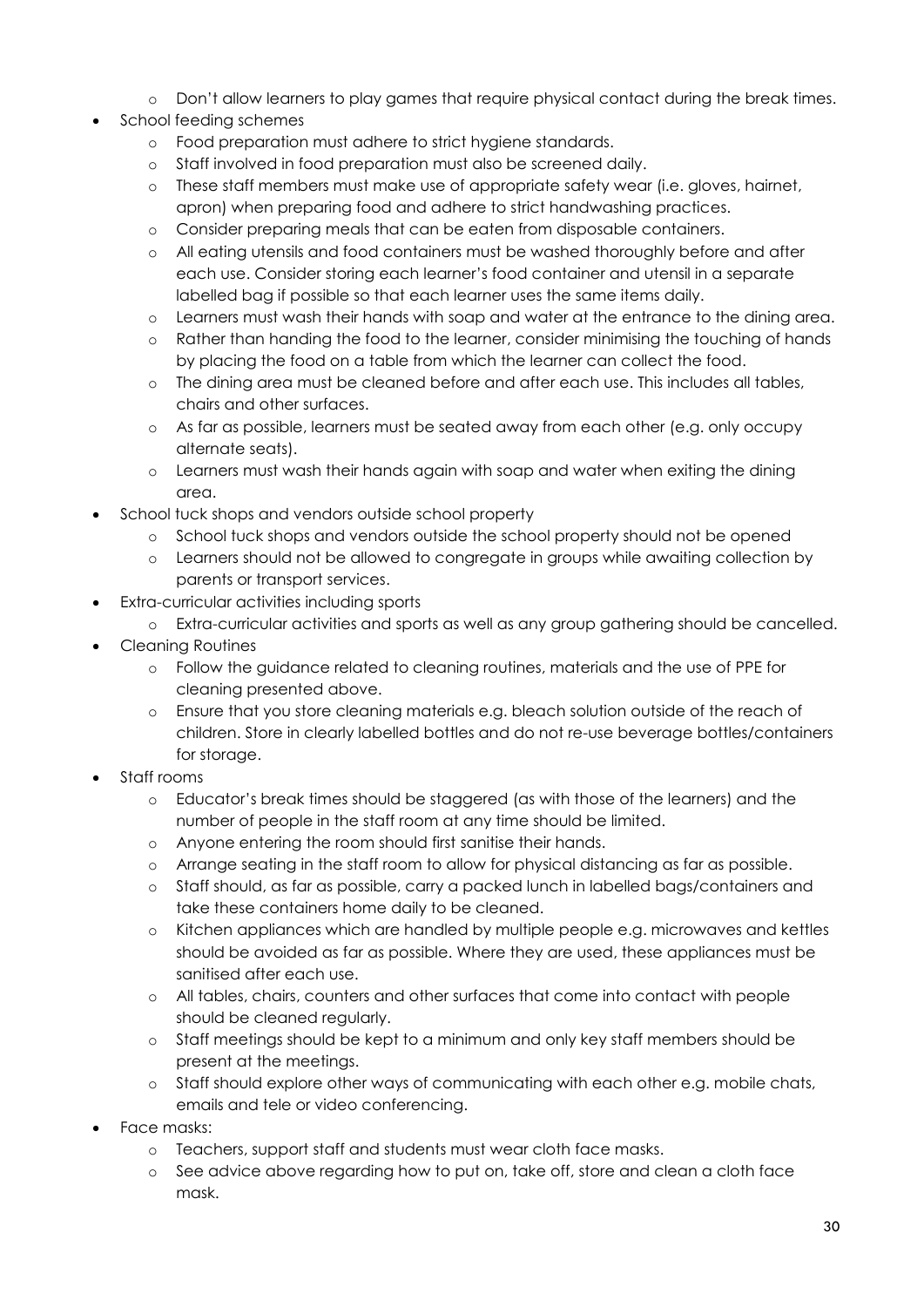- o Educators who have difficulty projecting their voice through the mask may remove the mask when speaking but should wear a face shield/visor and must keep a physical distance from the students.
- Schools with hostels:
	- o Ensure that learners and staff practice physical distancing at all times.
	- o Limit the use of communal areas as far as possible and restrict the number of people allowed in these areas. Place a hand sanitiser station at the entrance of each of these areas.
	- o For meal times and dining areas, follow the advice provided above under "School Feeding Schemes."
	- o Limit the number of people using the bath/shower facilities at any time by using bathroom rosters and cleaning the bathrooms frequently between uses.
	- o Do not allow learners to visit each other's rooms
	- o Designate an isolation room in the case of an ill learner that cannot be immediately collected by parents/caregiver.
- Specific Advice for Crèches
	- o Routinely clean and sanitise all surfaces and objects including toys and other learning materials/objects. If the material cannot be sanitised and will need to be used by multiple children, do not use the object.
	- o Do not share objects/toys/pens etc. between children unless they are sanitised between each use.
	- o Children should not be allowed to bring any toys from home.
	- o Keep class groups consistent and limit the mixing of children between classes.
	- o Stagger break times to limit the mixing of children from different classes.
	- o Wash/sanitise hands with supervision from teachers:
		- On arrival at school
		- Before and after eating
		- Before and after using the bathroom
		- **•** Before leaving the classroom for break
		- On entering the classroom after break
		- When leaving the school
	- o Nap times
		- Space out sleeping mats at the furthest distance possible from each other.
		- Place children head to toe so that their faces are not in close contact.
		- Consider staggering nap times if possible.
		- Keep each child's bedding separate from others and store them in individually labelled bags/bins. Bedding must be washed weekly.
	- o Changing diapers
		- Only change diapers in a designated area on a surface that can be wiped clean. A diaper bin should be placed in this designated area.
		- Wash your hands before changing the diaper.
		- Change the diaper and clean the child.
		- Throw the soiled diaper and wipes into the bin.
		- Put on a new diaper.
		- Clean the surface area.
		- Wash the child's hands.
		- Wash your own hands.
	- o Bathing, feeding and holding children
		- Childcare providers should wear long-sleeved clothing and may wear an apron over their clothes if possible. Long hair should be tied up and kept away from the face.